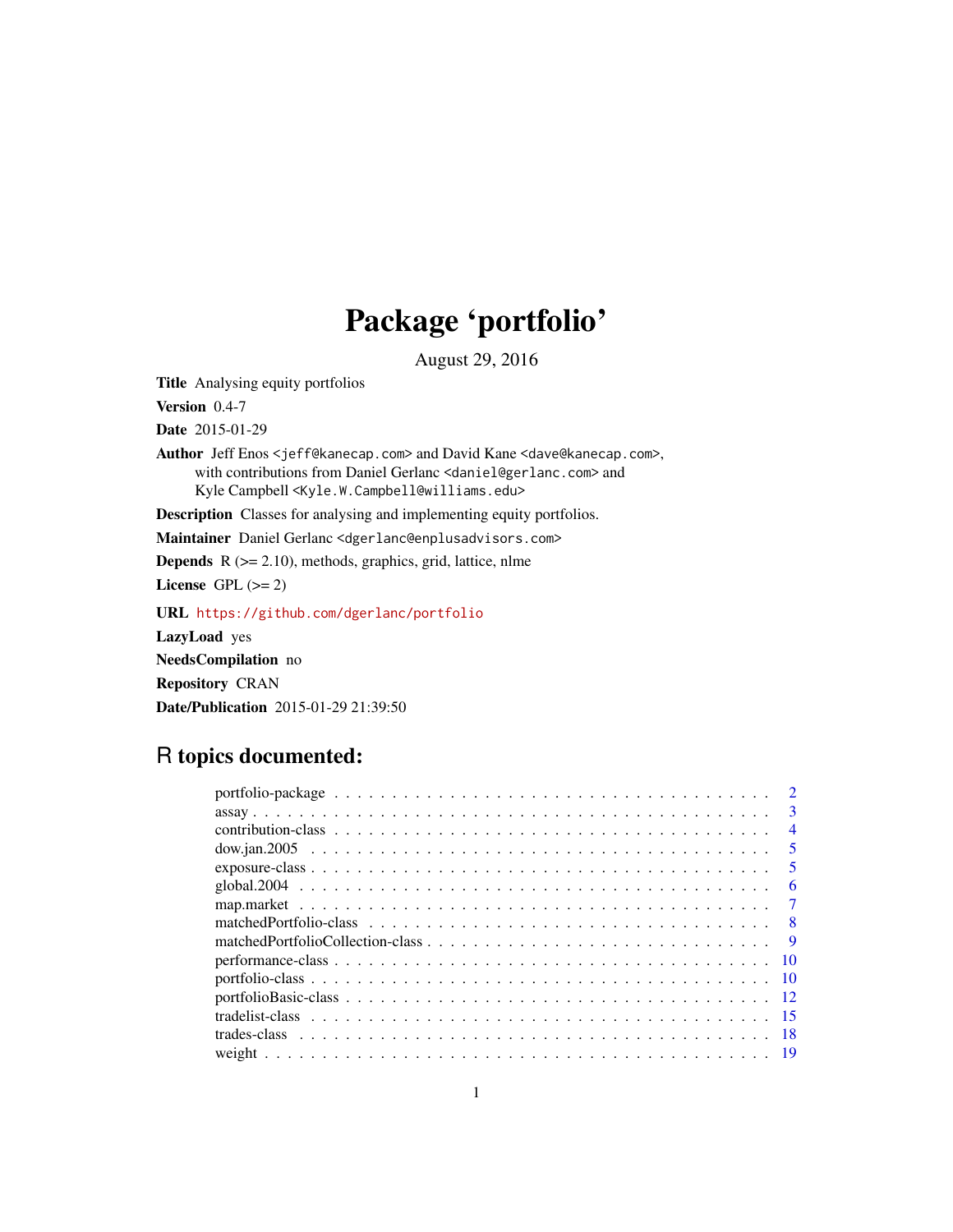#### <span id="page-1-0"></span>**Index** [21](#page-20-0)

portfolio-package *Analysing equity portfolios*

### Description

Classes for analysing and implementing equity portfolios.

#### Details

| Package:  | portfolio                                                  |
|-----------|------------------------------------------------------------|
| Version:  | $0.4 - 5$                                                  |
| Date:     | $2010 - 02 - 18$                                           |
| Depends:  | $R$ ( $>= 2.4.0$ ), methods, graphics, grid, lattice, nlme |
| License:  | $GPL (=2)$                                                 |
| LazyLoad: | yes                                                        |

Index:

| assay<br>contribution-class      | Assay Research rankings as of 2004-12-31<br>Class "contribution" |
|----------------------------------|------------------------------------------------------------------|
| dow.jan.2005                     | DJIA for January, 2005                                           |
| exposure-class                   | Class "exposure"                                                 |
| global.2004                      | Security data of large global companies for<br>2004              |
| map.market                       | Create a Map of the Market                                       |
| matchedPortfolio-class           |                                                                  |
|                                  | Class "matchedPortfolio"                                         |
| matchedPortfolioCollection-class |                                                                  |
|                                  | Class "matchedPortfolioCollection"                               |
| performance-class                | Class "performance"                                              |
| portfolio-class                  | Class "portfolio"                                                |
| portfolio-package                | Analysing equity portfolios                                      |
| portfolioBasic-class             | Class "portfolioBasic"                                           |
| tradelist-class                  | Class "tradelist"                                                |
| trades-class                     | Class "trades"                                                   |
| weight                           | Calculate Position Weights                                       |

Further information is available in the following vignettes:

| matching_portfolio | Matching Portfolios (source, pdf)         |
|--------------------|-------------------------------------------|
| portfolio          | Using the portfolio package (source, pdf) |
| tradelist          | Using the tradelist class (source, pdf)   |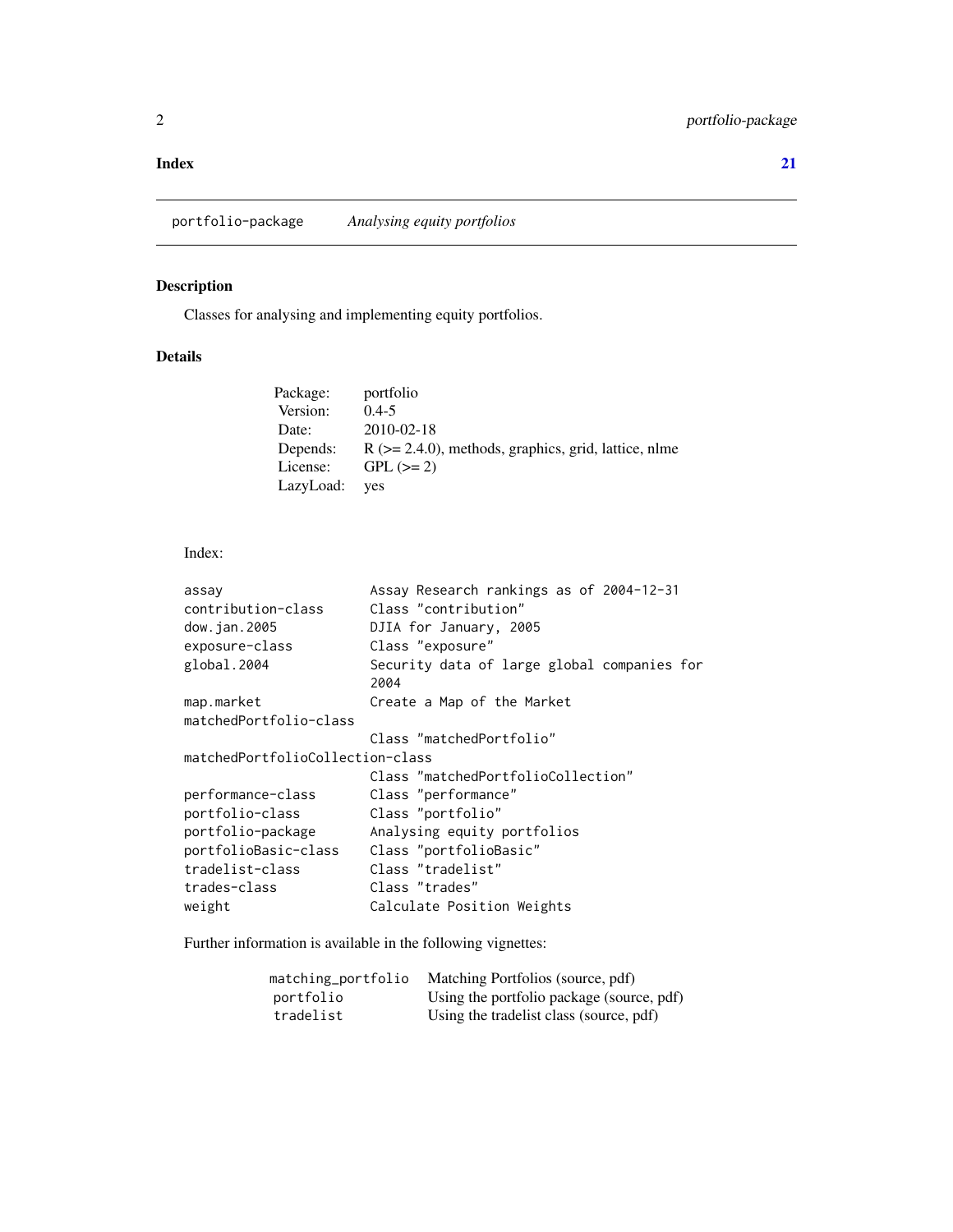#### <span id="page-2-0"></span> $\frac{1}{3}$  assay  $\frac{3}{3}$

#### Author(s)

Jeff Enos <jeff@kanecap.com> and David Kane <dave@kanecap.com>, with contributions from Daniel Gerlanc <daniel@gerlanc.com> and Kyle Campbell <Kyle.W.Campbell@williams.edu> Maintainer: Jeff Enos <jeff@kanecap.com>

assay *Assay Research rankings as of 2004-12-31*

#### **Description**

A universe of the 5000 largest global stocks as of 2004-12-31, and a flag indicating whether a security was ranked by Assay Research at that time.

Special thanks to Assay Research for granting us permission to release this data.

#### Usage

data(assay)

#### Format

A data frame with 5000 observations on the following 11 variables.

- date A vector containing a single Date: 2004-12-31.
- id A character vector of SEDOLs and CUSIPs.

symbol A character vector of symbols.

- name A character vector of the names of the companies.
- country A factor with levels AUS AUT BEL CHE DEU DNK ESP FIN FRA GBR HKG ITA JPN NLD NOR NZL SGP SWE USA.
- currency A factor with levels AUD CHF DKK EUR GBP HKD JPY NOK NZD SEK SGD USD.
- price A numeric vector of prices.
- sector A factor with levels Communications Conglomerates Cyclicals Energy Financials Industrials Materials Staples Technology Utilities
- sec An alternative sector specification. This factor has levels CND, CNS, COM, ENE, FIN, HTH, IND, MAT, TEC and UTL.
- ind Industry specification. This factor has levels AERDF, AIRLN, AUTOP, AUTOS, BANKS, BEVGS, BIOTC, BUILD, CHEMS, CNENG, CNFIN, CNMAT, COMEQ, COMPT, COMSS, CONGL, CPMKT, DICNS, DISTR, DVFIN, DVTEL, ELEQI, ELEQT, ELUTL, ENEQS, FDPRD, FDRET, GSUTL, HEPSV, HEQSP, HETEC, HOTEL, HSDUR, HSPRD, INSUR, INTSS, IPPET, ITCAT, ITCON, LEISR, LFSCI, LOGIS, MACHN, MEDIA, METAL, MGFIN, MLRET, MLUTL, OFFIC, OILGS, PACKG, PAPER, PHARM, PRPRD, REALE, REDEV, REITS, RRAIL, SEMIP, SEMIS, SHIPS, SMOKE, SOFTW, SPRET, TEXAP, TRADE, TRINF, WIREL and WTUTL
- liq A numeric vector of liquidities.

on.fl A logical vector indicating presence on the Assay Focus List as of 2004-12-31.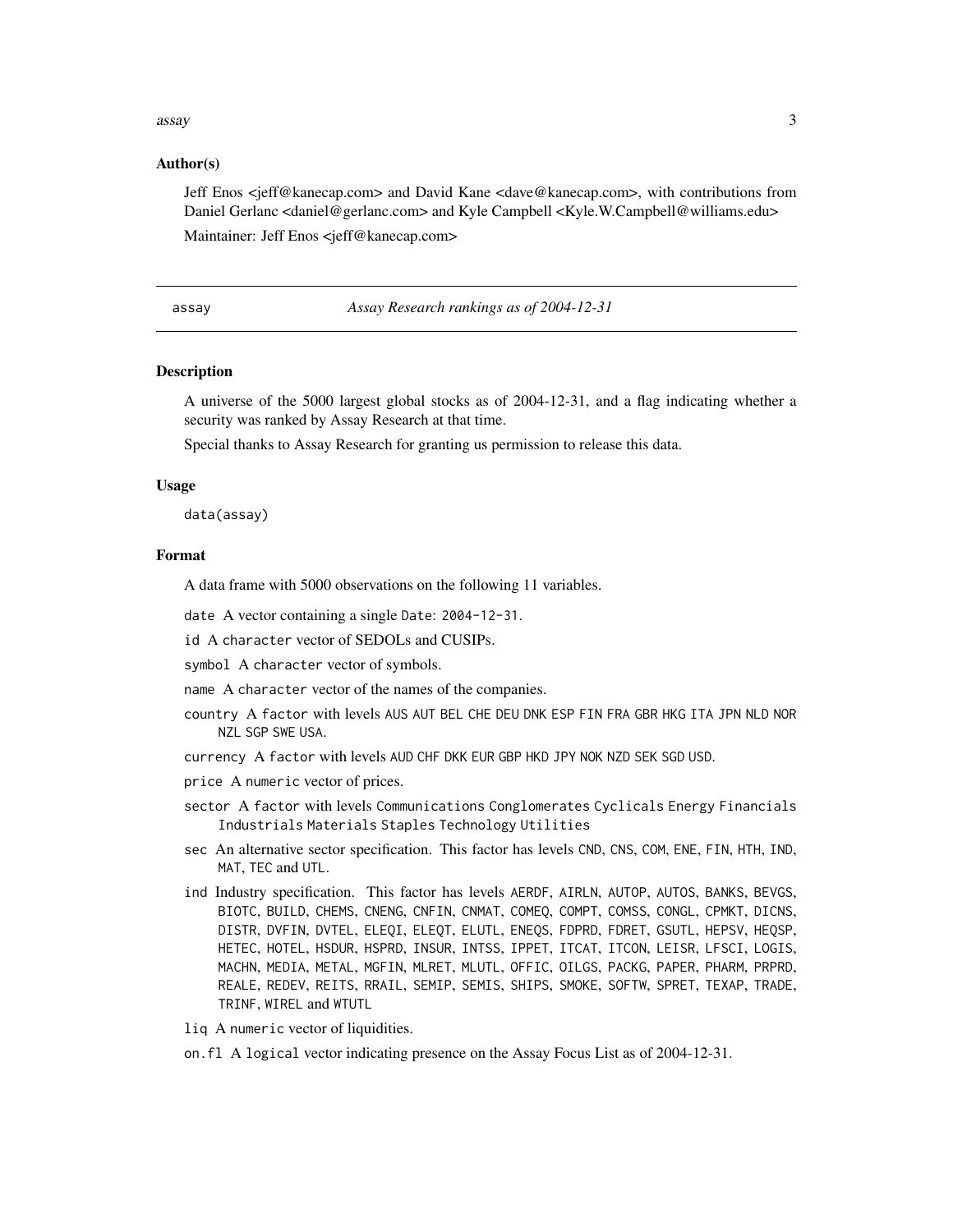<span id="page-3-0"></span>

ret.0.1.m A numeric vector of one-month forward returns

ret.0.3.m A numeric vector of three-month forward returns

ret.0.6.m A numeric vector of one-month forward returns

ret.1.0.m A numeric vector of one-month prior returns

ret.6.0.m A numeric vector of six-month prior returns

ret.12.0.m A numeric vector of twelve-month prior returns

mn.dollar.volume.20.d A numeric vector of mean dollar volumes of the past 20 days

md.dollar.volume.120.d A numeric vector of median dollar volumes of the past 120 days

cap.usd A numeric vector of market capitalisation in USD.

cap A numeric vector of market capitalisation in local currency.

sales Annual gross sales of the company.

net.income Annual net income of the company.

common.equity Annual common equity of the company.

#### Examples

data(assay)

contribution-class *Class "contribution"*

#### **Description**

Portfolio contribution of numeric measures (intervals) and categories.

#### Objects from the Class

Objects can be created by calls of the form new("contribution", ...).

#### **Slots**

data: Object of class "list" containing contributions, as data.frame objects. The names of this list correspond to the category variable names.

#### Methods

plot signature( $x =$  "contribution",  $y =$  "missing"): Plot this object. show signature(object = "contribution"): show this object, briefly. summary signature(object = "contribution"): display a summary of this object.

#### Author(s)

Jeff Enos <jeff@kanecap.com>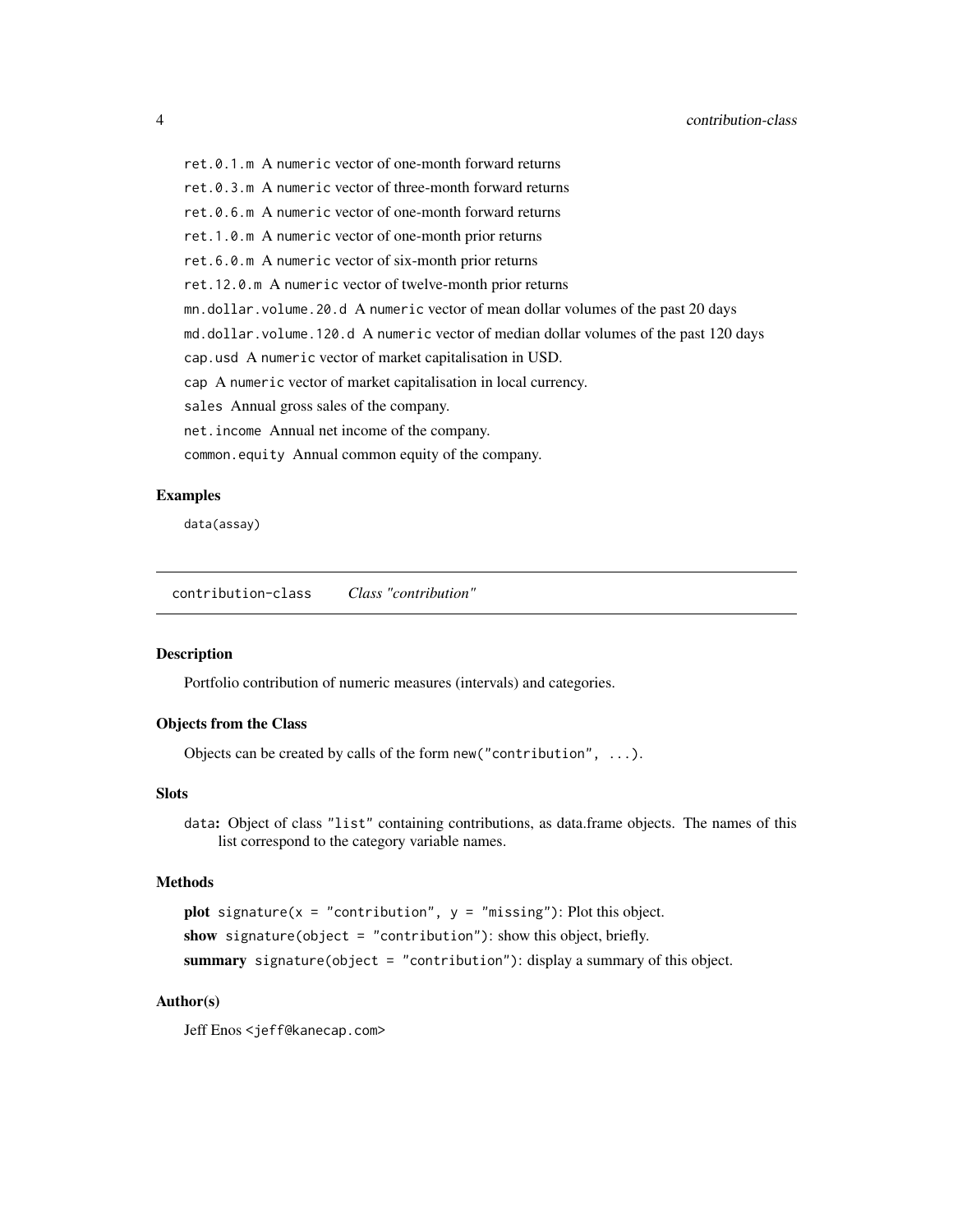<span id="page-4-0"></span>

#### Description

Basic descriptive and market data for those securities in the DJIA as of the end of January, 2005.

#### Usage

data(dow.jan.2005)

#### Format

A data frame with 500 observations on the following 15 variables.

symbol a character vector

name a character vector

cap.bil a numeric vector

price a numeric vector

sector a factor with levels Communications Conglomerates Cyclicals Energy Financials Industrials Materials Staples Technology Utilities

month.ret a numeric vector

#### Examples

data(dow.jan.2005)

exposure-class *Class "exposure"*

#### Description

Portfolio exposures to numeric measures and categories.

#### Objects from the Class

Objects can be created by calls of the form new("exposure", ...).

#### Slots

data: Object of class "list" containing exposures, as data.frame objects. The names of this list correspond to the exposure variable names. The special exposure "numeric" contains exposures to all numeric variables.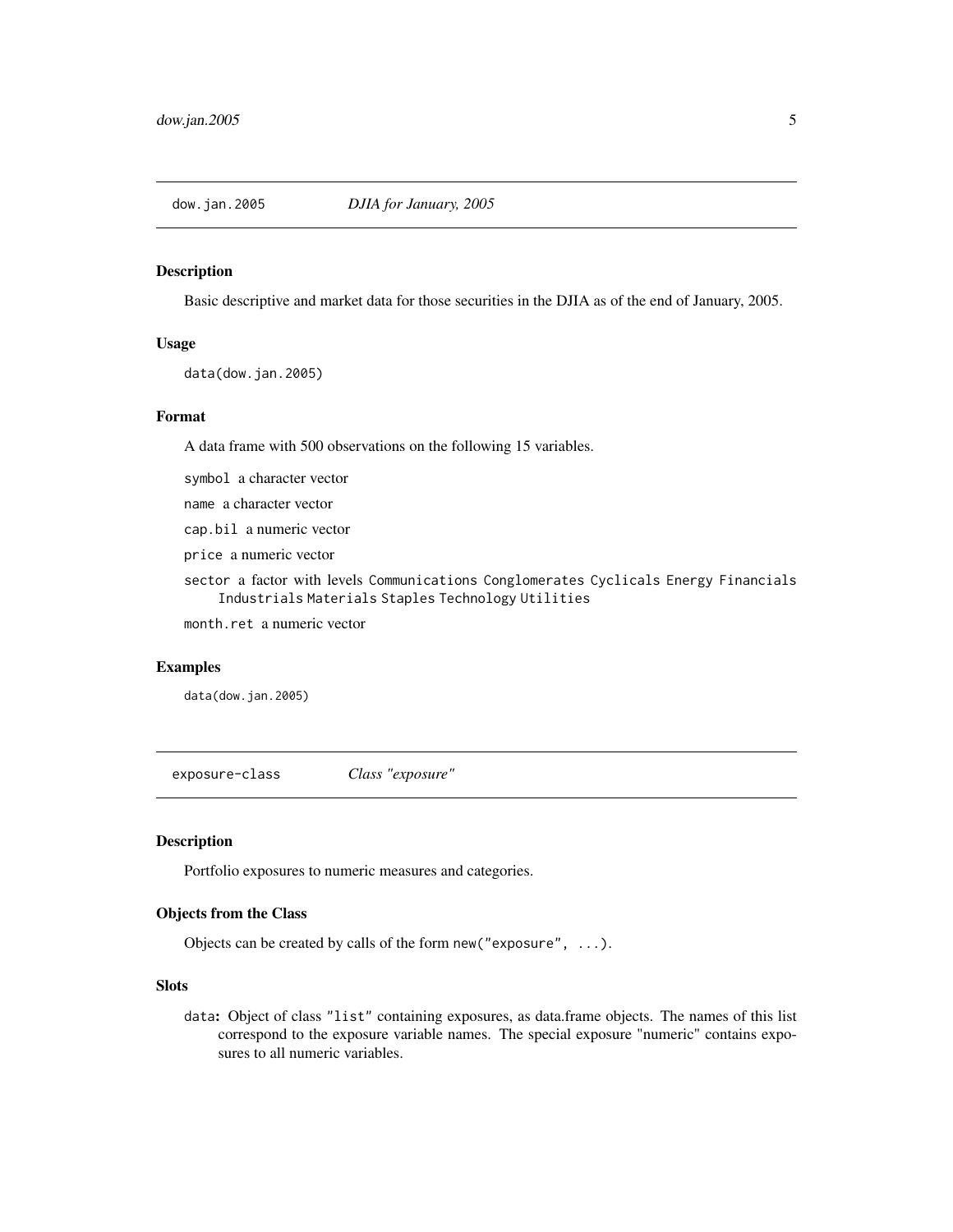#### Methods

```
plot signature(x = "exposure", y = "missing"): Plot this object.
show signature(object = "exposure"): show the object, briefly.
summary signature(object = "exposure"): display a summary of this object.
```
#### Author(s)

Jeff Enos <jeff@kanecap.com>

global.2004 *Security data of large global companies for 2004*

#### Description

Contains basic security, category, and return information for a selection of large companies for each month of 2004. While 500 companies are included each month, the set of companies changes each month.

#### Usage

data(global.2004)

#### Format

A data frame with 6000 observations on the following 16 variables.

date a Date id a character vector symbol a character vector name a character vector country a factor with levels AUS AUT BEL CHE DEU DNK ESP FIN FRA GBR HKG ITA JPN NLD NOR SGP SWE USA currency a factor with levels AUD CHF DKK EUR GBP HKD JPY NOK SEK SGD USD cap a numeric vector cap.usd a numeric vector cap.bil a numeric vector price a numeric vector price.usd a numeric vector round.lot a numeric vector sector a factor with levels Communications Conglomerates Cyclicals Energy Financials Industrials Materials Staples Technology Utilities liquidity a numeric vector liq.w a numeric vector volume a numeric vector avg.volume a numeric vector ret.0.1.m a numeric vector

<span id="page-5-0"></span>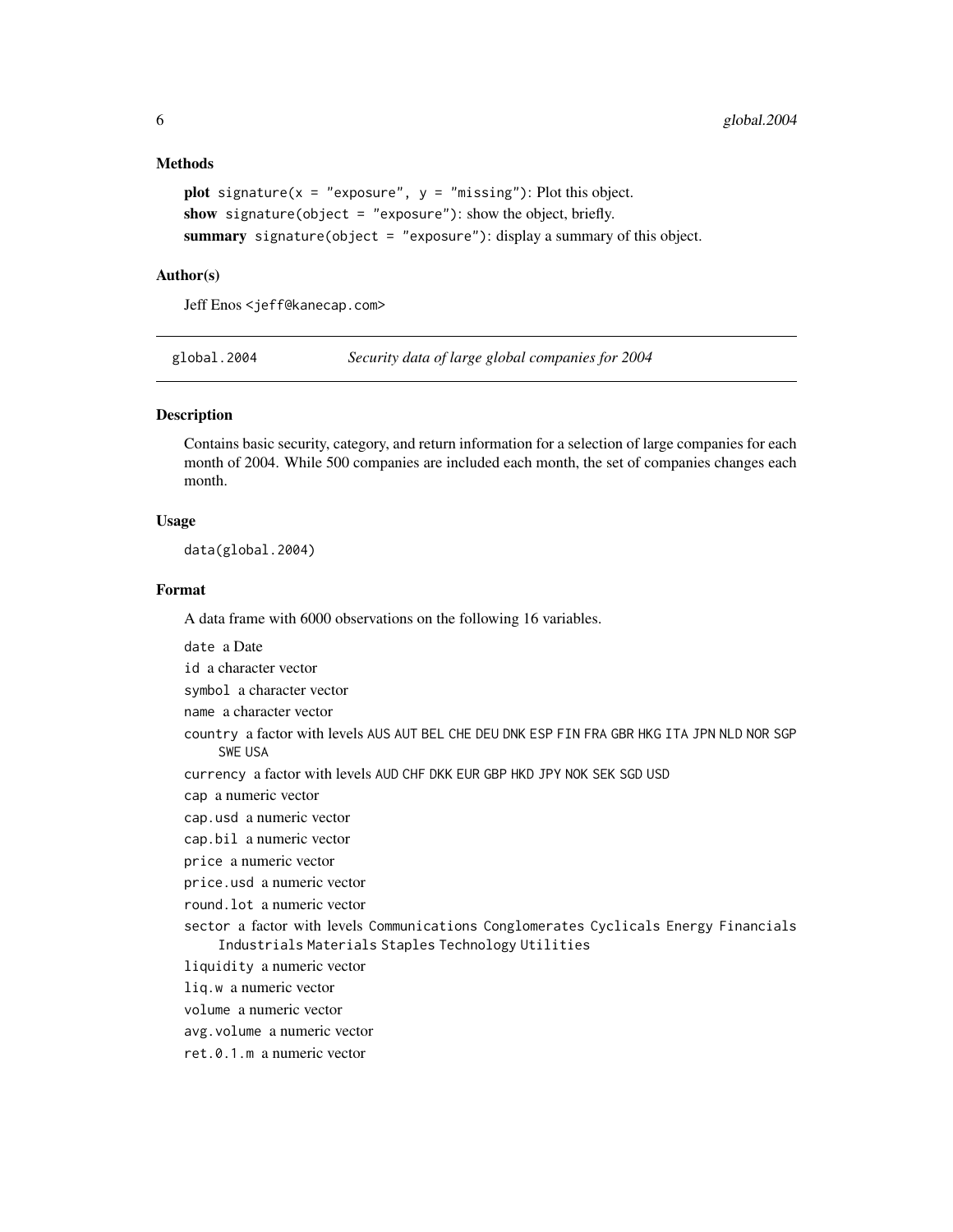#### <span id="page-6-0"></span>map.market 7

#### Examples

data(global.2004)

#### map.market *Create a Map of the Market*

#### Description

Utility function for creating a "map of the market" visualization. Creates a treemap where rectangular regions of different size, color, and groupings visualize the stocks in a portfolio.

#### Usage

```
map.market(id, area, group, color,
           scale = NULL,
           lab = c("group"=TRUE, "id"=FALSE),
           main = "Map of the Market",
          print = TRUE)
```
#### Arguments

| id    | A vector storing the labels to be used for each stock.                                                                                                |
|-------|-------------------------------------------------------------------------------------------------------------------------------------------------------|
| area  | A vector storing the values to be used to calculate the areas of rectangles.                                                                          |
| group | A vector specifying the group (i.e. country, sector, etc.) to which each stock<br>belongs.                                                            |
| color | A vector storing the values to be used to calculate the color of rectangles.                                                                          |
| scale | An object of class numeric indicating the scale to be used in determining colors.                                                                     |
| lab   | A logical vector of length 2 specifying whether group and stock labels should<br>be drawn. If the two values are the same, the second may be omitted. |
| main  | A title for the plot.                                                                                                                                 |
| print | An object of class logical indicating whether the map should be drawn.                                                                                |

#### Author(s)

Jeff Enos <jeff@kanecap.com>

#### Examples

```
data(dow.jan.2005)
map.market(id = dow.jan.2005$symbol,
          area = dow.jan.2005$price,
           group = dow.jan.2005$sector,
           color = 100 * downJoin.2005$month.ret)
```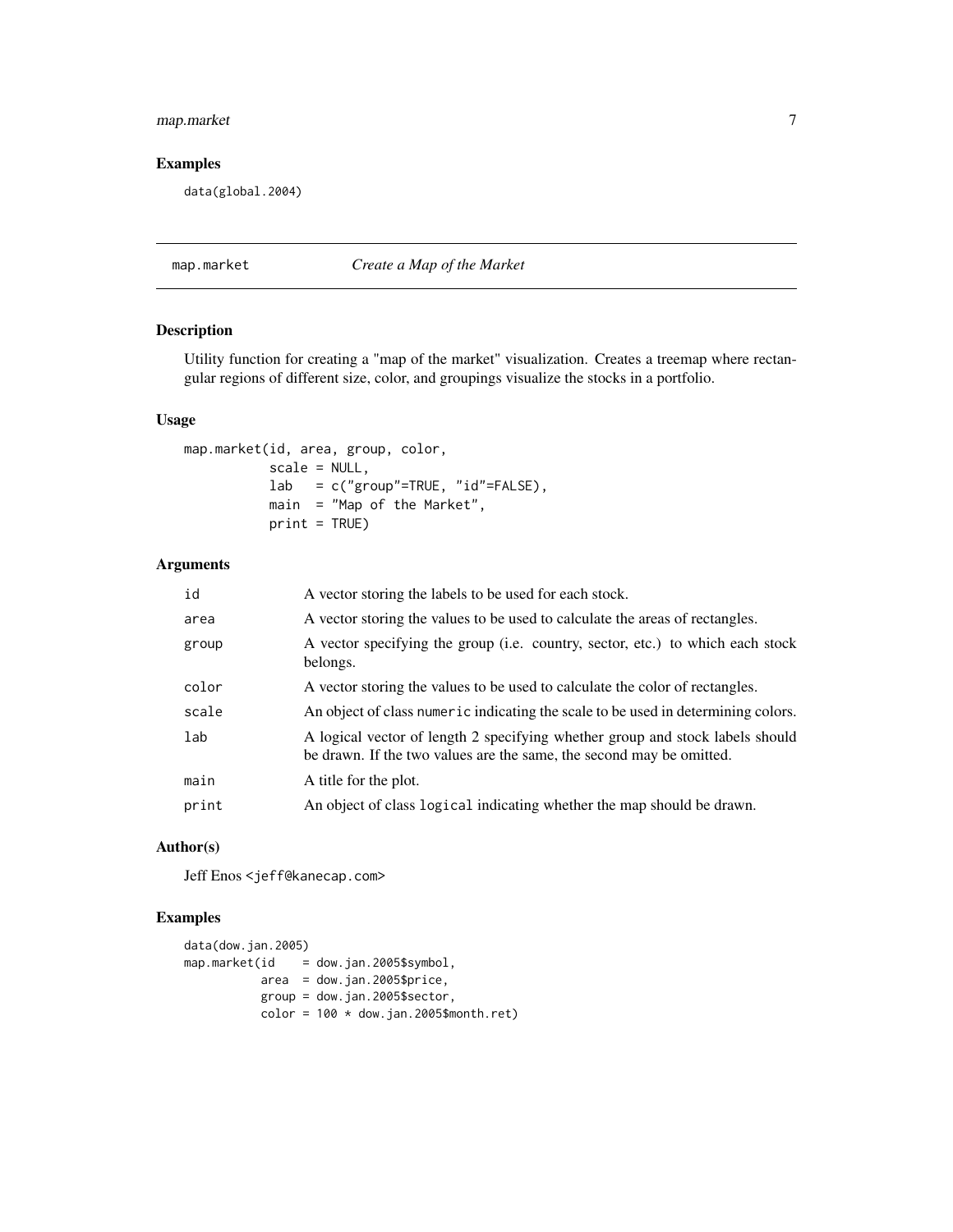<span id="page-7-0"></span>matchedPortfolio-class

*Class "matchedPortfolio"*

#### Description

An object of the class "matchedPortfolio" that contains an object of class "portfolioBasic" and a matrix of weights for portfolios that have been matched to the "portfolioBasic" according to variables specified in a formula.

#### Objects from the Class

Objects can be created by calls of the form new("matchedPortfolio", ...).

#### Slots

- formula: an object of class formula specifying the treatment variable and the covariates on which to match.
- original: an object of class "portfolioBasic", the attributes of which will be used for matching.
- matches: Object of class "matrix" with a column for each matched portfolio.
- method: Object of class "character" specifying the matching method used to generate the matched portfolio.
- omitted.control: Object of class "numeric" containing the number of observations omitted from the control.
- omitted.treatment: Object of class "numeric" containing the number of observations omitted from the treatment.

#### Methods

- show signature(object = "matchedPortfolio"): prints basic information about the original portfolio and its matches.
- summary signature(object = "matchedPortfolio"): prints detailed information about the original portfolio and its matches.
- performance signature(object = "matchedPortfolio"): calculates the mean performance across all matched portfolios.
- exposure signature(object = "matchedPortfolio",  $exp.var$  = "character"): calculates the exposure across each variable in exp.var.
- contribution signature(object = "matchedPortfolio", contrib.var = "character"): calculates the contribution across each variable in contrib.var.
- plot signature( $x = '$  matchedPortfolio",  $y = '$  missing"): graphs exposure and contribution.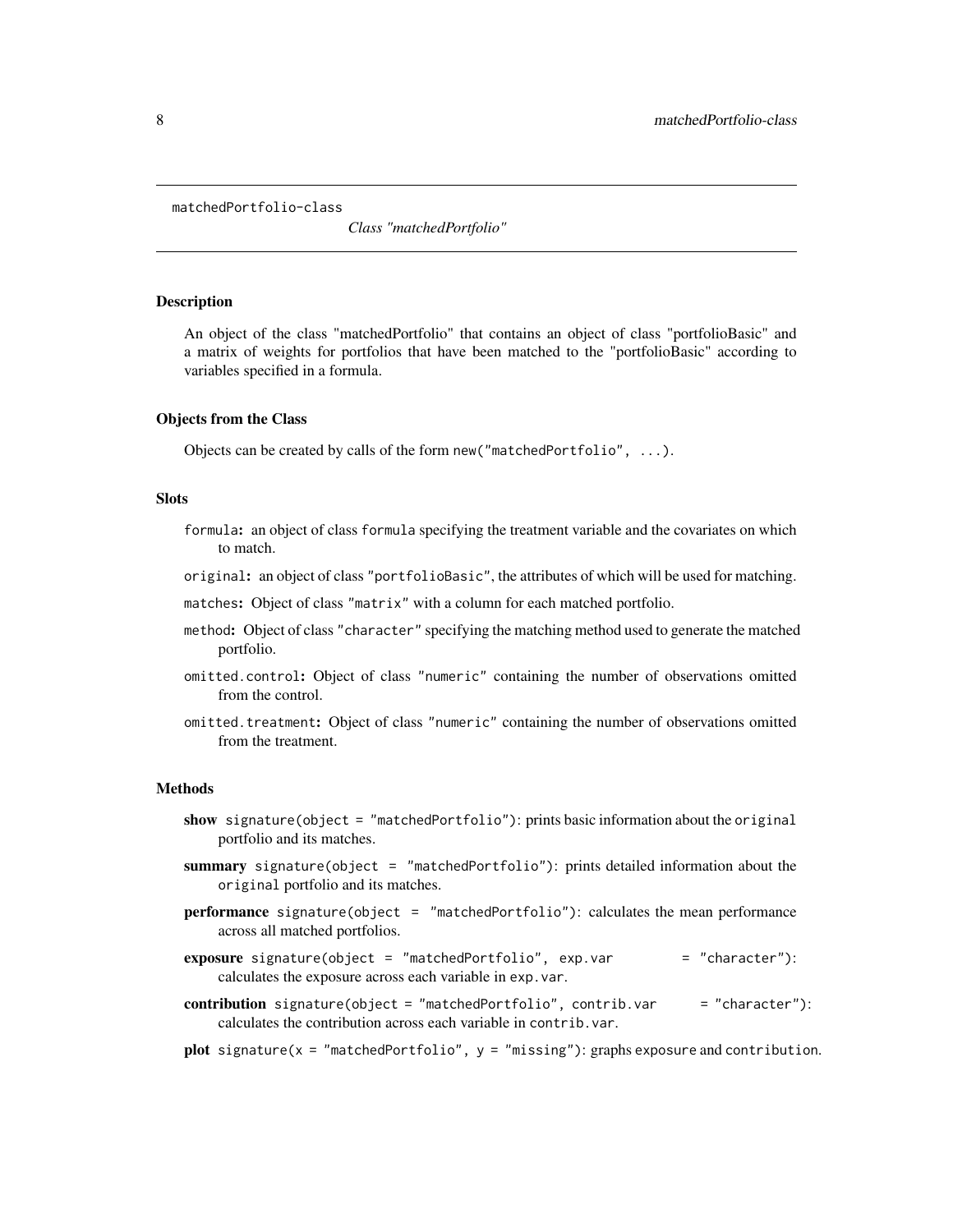#### <span id="page-8-0"></span>Details

The matches matrix contains as many rows as there are stocks in the data slot of original and as many columns as there are matched portfolios. The row labels of the matrix are the values of original@data[["id.var"]] and each column is a matched portfolio. The cell values are the weights of the stock in the portfolio.

#### Author(s)

Daniel Gerlanc <dgerlanc@gmail.com>

#### See Also

[portfolioBasic-class](#page-11-1)

#### Examples

m.p <- new("matchedPortfolio")

matchedPortfolioCollection-class

*Class "matchedPortfolioCollection"*

#### Description

A collection of objects of class matchedPortfolio.

#### Objects from the Class

Objects can be created by calls of the form new("matchedPortfolioCollection", ...).

#### Slots

data: Object of class "list" A list of objects of class matchedPortfolio.

#### Methods

No methods defined with class "matchedPortfolioCollection" in the signature.

#### Author(s)

Jeff Enos <jeff@kanecap.com>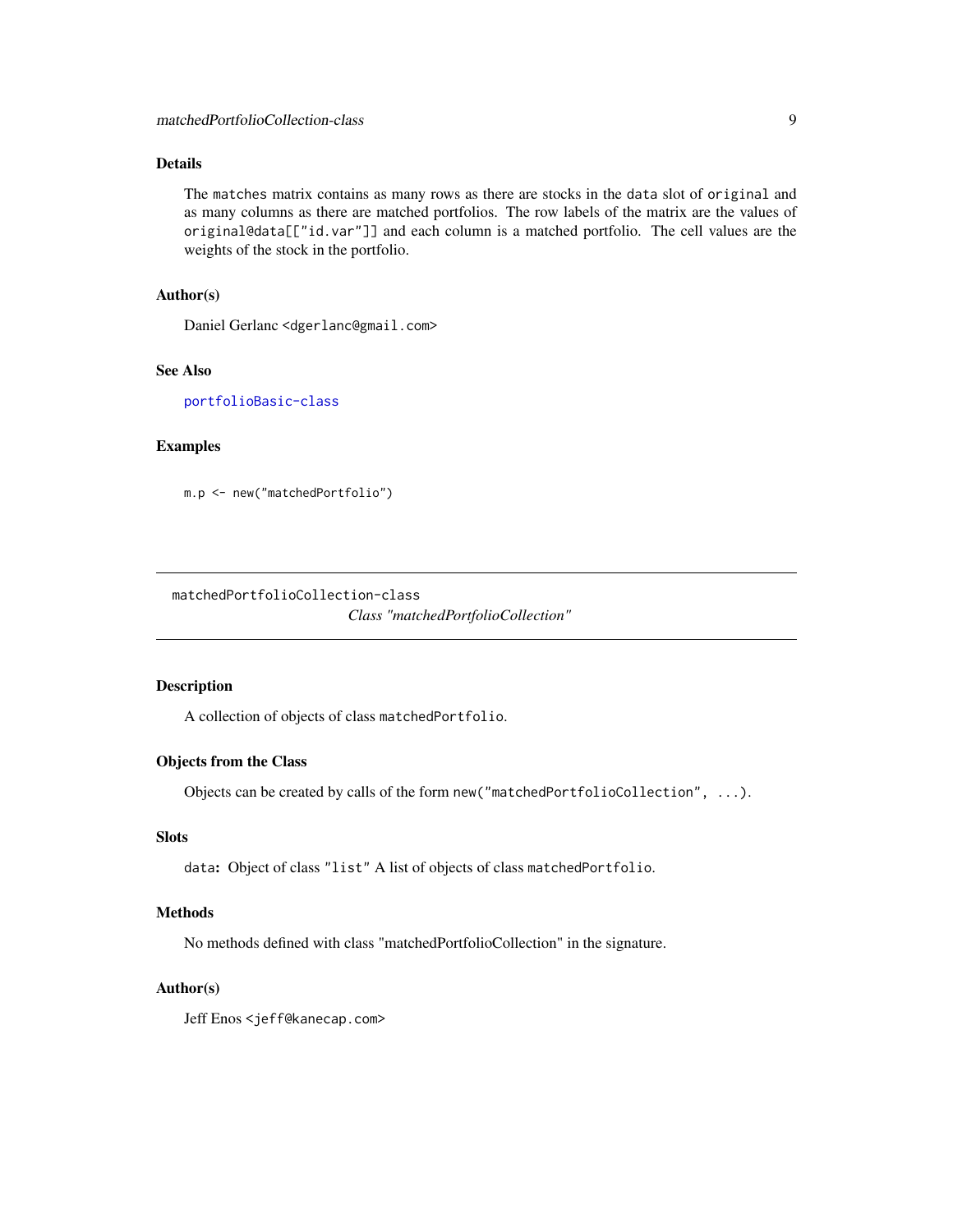<span id="page-9-0"></span>performance-class *Class "performance"*

#### Description

Return, per-security return, and exposed portfolio object for one period.

#### Objects from the Class

Objects can be created by calls of the form new ("performance",  $\dots$ ).

#### **Slots**

ret: Object of class "numeric" containing the total return for the period.

profit: Object of class "numeric" containing the profit for the period, as a monetary amount.

- missing.price: Object of class "numeric" containing the number of missing prices encountered during performance calculation.
- missing.return: Object of class "numeric" containing the number of missing returns encountered during performance calculation.

ret.detail: Object of class "data.frame" containing the per-security return detail for the period.

t.plus.one: Object of class "portfolioBasic" containing the portfolio at the end of the period.

#### Methods

plot signature( $x = "performance", y = "missing");$  Plot this object. show signature(object = "performance"): show this object, briefly. summary signature(object = "performance"): display a summary of this object.

#### Author(s)

Jeff Enos <jeff@kanecap.com>

portfolio-class *Class "portfolio"*

#### Description

Class "portfolio" extends class "portfolioBasic" to include price and share information. Price information must be included in the supplementary "data" slot.

#### Objects from the Class

Objects can be created by calls of the form new("portfolio", ...).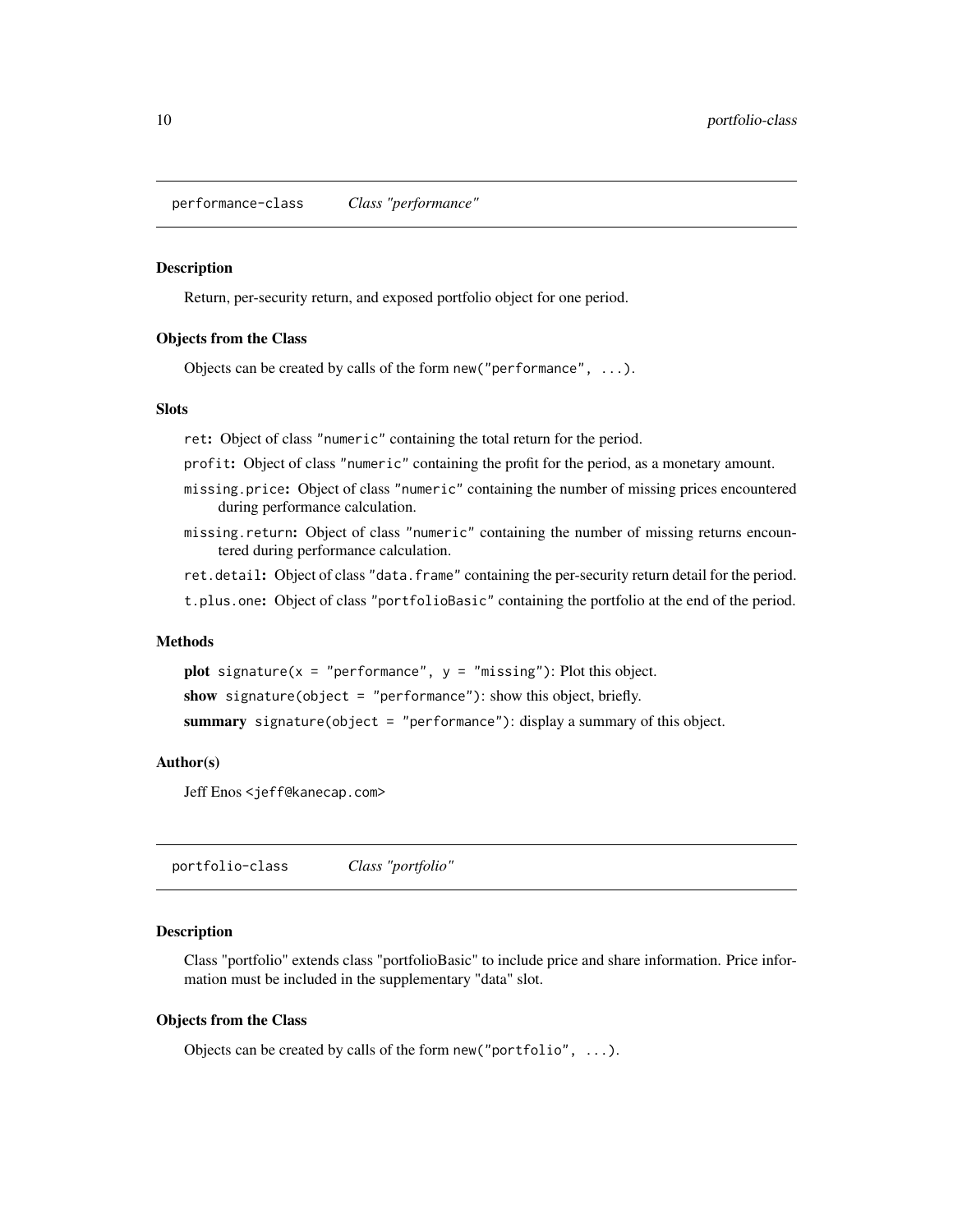#### portfolio-class 11

#### **Slots**

equity: Object of class "numeric" containing the equity for this portfolio.e

- file: Object of class "character" containing the file from which this portfolio was loaded, if applicable.
- price.var: Object of class "character" containing the name of the column in the "data" slot to be used in share and weight calculations.
- shares: Object of class "data.frame" containing a data frame of shares for each position. Must have a unique column called "id".
- name: Object of class "character" containing the name for this portfolio.
- instant: Object of class "ANY" containing the instant to which the portfolio pertains.
- data: Object of class "data.frame" containing supplementary information about the positions in this portfolio. Must include a unique "id" column.
- id.var: Object of class "character" containing the name of the column in the data slot to be used as a unique identifier.
- symbol.var: Object of class "character" containing the name of the column in the "data" slot to be used as a descriptive symbol.
- in.var: Object of class "character" containing the name of the column in the "data" slot to be used as a rank vector in calls to create.
- weight.var: Object of class "character" containing the name of the column in the "data" slot to be used as weight overrides in calls to create.
- weight.style: Object of class "character" specifying how to calculate weights in this portfolio. Valid entries are:
	- "sides.separate": The default. Calculate weight of a position with respect to the total market value of positions on the same side.
	- "long, tmv": Calculate weight of a position with respect to the total market value of long positions.
	- "short.tmv": Calculate weight of a position with respect to the (positive) total market value of short positions.
	- "reference.equity": Calculate weight of a position relative to the reference equity in the equity slot. The equity slot must contain a numeric vector of length 1 for this style.
- ret.var: Object of class "character" containing the name of the column in the "data" slot to be used as the return in calls to performance.
- type: Object of class "character" containing the type of weight formation to use in calls to create. May be one of "relative", "equal", "linear", "sigmoid", "centroid", or "complex". Defaults to equal.
- size: Object of class "characterOrNumeric" containing the size of the portfolio to use in calls to create. May either contain the number of securities per side or one of "decile", "quintile", "quartile", "tercile", or "demile". Defaults to quintile.
- weights: Object of class "data.frame" containing the data frame of weights for this portfolio's positions. Must contain a unique column called "id".

#### Extends

Class "portfolioBasic", directly.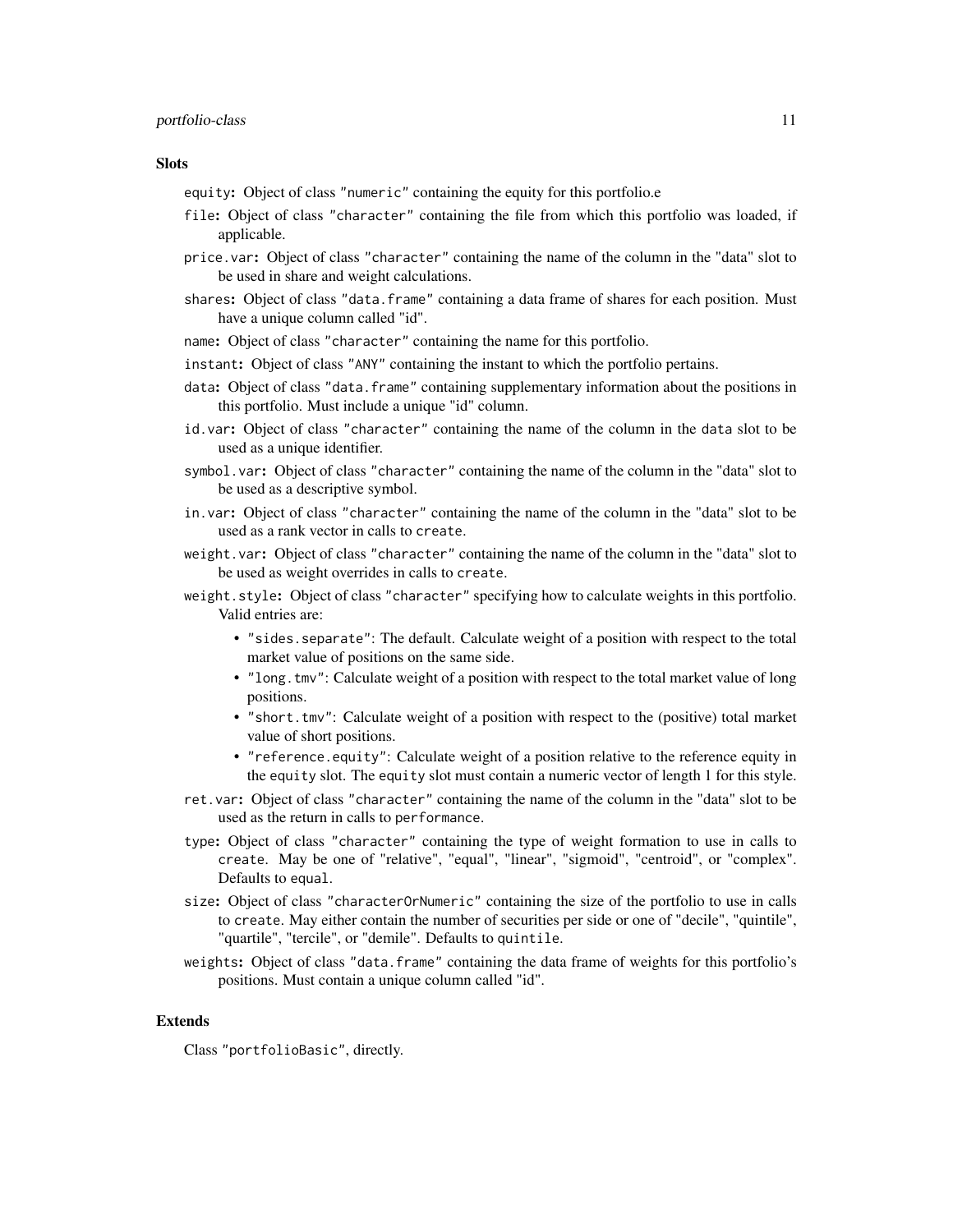#### **Methods**

+ signature(e1 = "portfolio", e2 = "portfolio")

- all.equal signature(target = "portfolio", current = "portfolio"): Compare two portfolio objects for "near equality". Two portfolio objects are all.equal iff they are all.equal as portfolioBasic objects, their shares slots contain exactly the same set of securities and shares vectors that are all.equal.
- calcShares signature(object = "portfolio"): calculate shares from price and weight information, and store the results in the shares slot.
- calcWeights signature(object = "portfolio"): calculate weights from share and price information, and store the results in the weights slot.
- create signature(object = "portfolio"): create a portfolio object in the same manner as portfolioBasic, but also compute share amounts.

expandData signature(object = "portfolio"): ...

- **expose** signature(object = "portfolio", trades = "trades"): ...
- getYahooData signature(object = "portfolio", symbol.var = "character"): ...
- performance signature(object = "portfolio"): ...
- securityInfo signature(object = "portfolio", id = "character"): display information about position id within this portfolio.
- getYahooData signature(object = "portfolio", symbol.var = "character"): Returns data for P/E Ratio, Book Value, Market Cap, Price/Book, and Price/Sales.

updatePrices signature(object = "portfolio", id = "character", price = "numeric"): ...

#### Author(s)

Jeff Enos <jeff@kanecap.com>

<span id="page-11-1"></span>portfolioBasic-class *Class "portfolioBasic"*

#### **Description**

An object of the lightweight class "portfolioBasic" contains a data frame of weights and a data frame of supplementary information.

#### Objects from the Class

Objects can be created by calls of the form new("portfolioBasic", ...).

<span id="page-11-0"></span>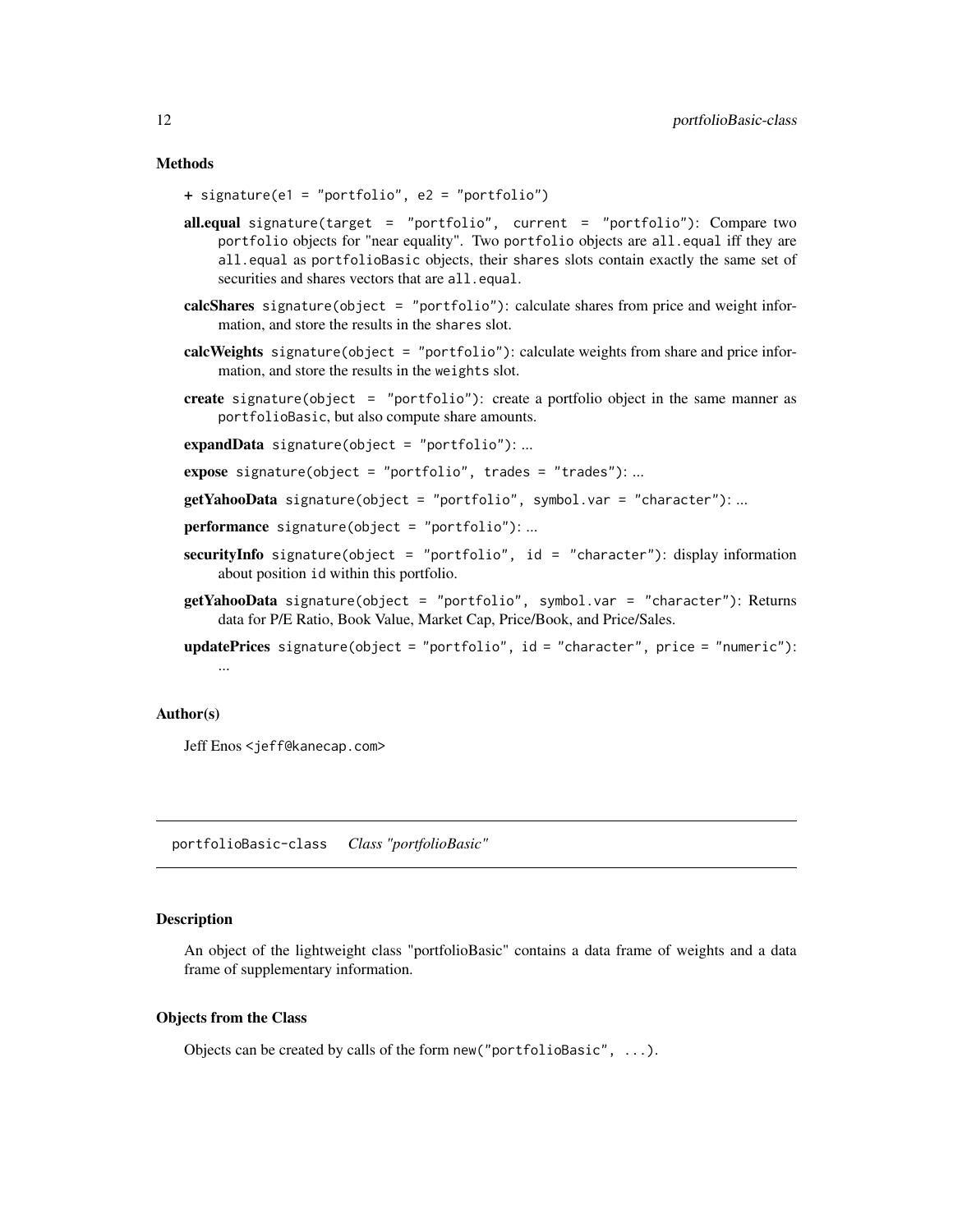#### **Slots**

name: Object of class "character" containing the name of this portfolio.

instant: Object of class "ANY" containing an instant to which this portfolio pertains.

- data: Object of class "data. frame" containing supplementary information about the positions in this portfolio. Must include a unique column specified in the id.var slot.
- id.var: Object of class "character" containing the name of the column in the data slot to be used as a unique identifier.
- symbol.var: Object of class "character" containing the name of the column in the data slot to be used as a descriptive symbol.
- in.var: Object of class "character" containing the name of the column in the data slot to be used as a rank vector in calls to create.
- weight.var: Object of class "character" containing the name of the column in the data slot to be used as weight overrides in calls to create.
- ret.var: Object of class "character" containing the name of the column in the data slot to be used as the return in calls to performance.
- type: Object of class "character" containing the type of weight formation to use in calls to create. May be one of "relative", "equal", "linear", "sigmoid", "centroid", or "complex". Defaults to equal.
- size: Object of class "characterOrNumeric" containing the size of the portfolio to use in calls to create. May either contain the number of securities per side or one of "decile", "quintile", "quartile", "tercile", or "demile". Defaults to quintile.
- weights: Object of class "data.frame" containing the data frame of weights for this portfolio's positions. Must contain a unique column called "id".

#### Methods

- + signature(e1 = "portfolioBasic", e2 = "portfolioBasic")
- all.equal signature(target = "portfolioBasic", current = "portfolioBasic"): Compare two portfolioBasic objects for "near equality". Two portfolioBasic objects are all.equal iff their weights slots contain exactly the same set of securities and weight vectors that are all.equal.
- balance signature(object = "portfolioBasic", in.var = "character"): balances the positions in portfolio object to be neutral to the categories specified by column in.var in the data slot.
- contribution signature(object = "portfolioBasic",contrib.var = "character"): returns one data.frame with contribution analysis for each element of contrib.var. All results are returned in a list.
- create signature(object = "portfolioBasic"): use this object's creation parameters (such as in slots size and type) to create and return a new object of class portfolioBasic.
- exposure signature(object = "portfolioBasic", exp.var = "character"): returns one data.frame with exposure analysis for each element of contrib.var. All results are returned in a list.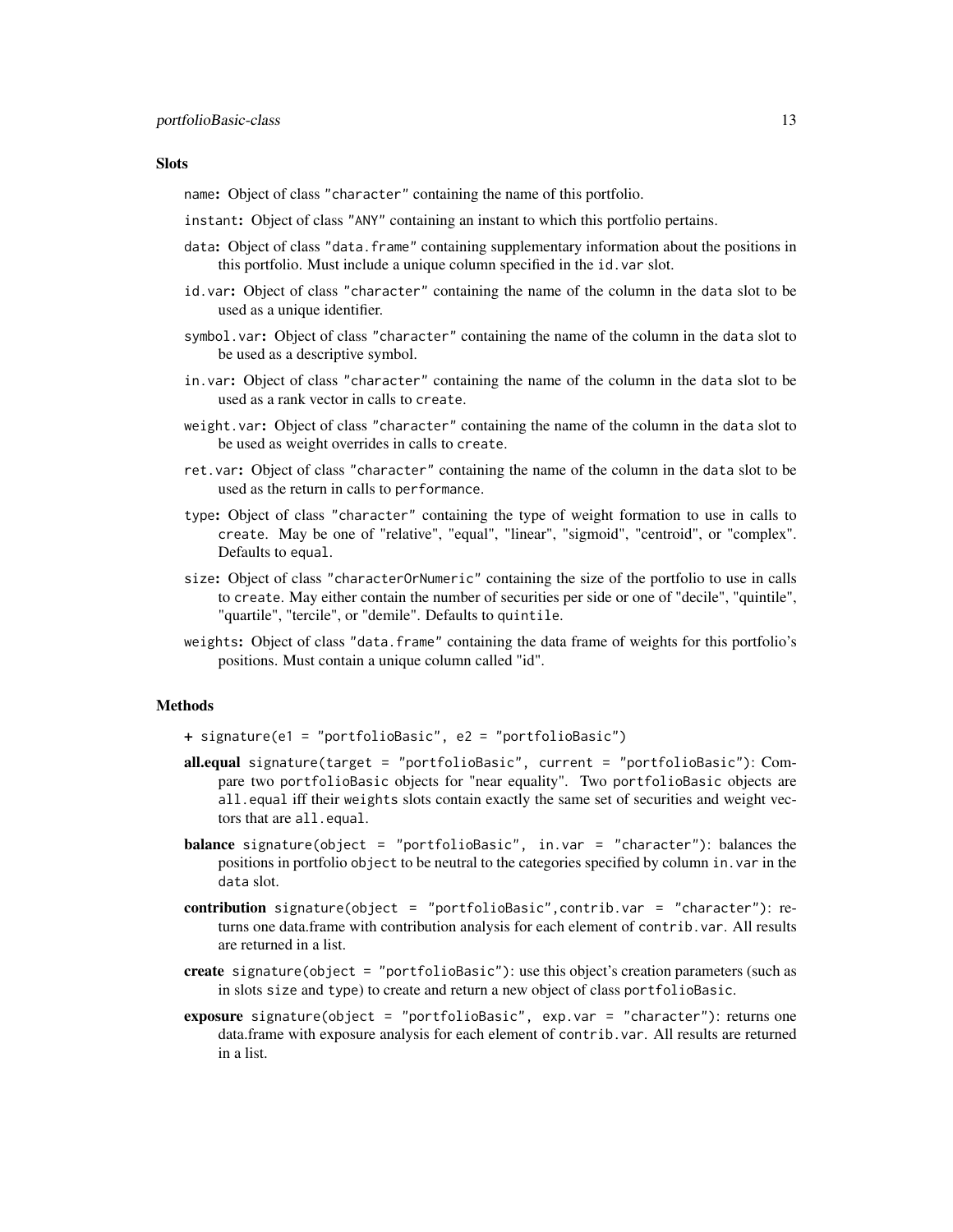- matching signature(object = "portfolioBasic", covariates = "character": returns a matchedPortfolio object containing n.matches matched portfolios. object is the portfolioBasic to be matched. covariates is a character vector of the attributes on which to match.
- **performance** signature(object = "portfolioBasic"): returns a list containing performance results.
- plot signature( $x =$  "portfolioBasic",  $y =$  "missing"): Plot this object.
- portfolioDiff signature(object = "portfolioBasic", x = "portfolioBasic"): computes the difference, as a portfolioBasic object, between two portfolios.
- scaleWeights signature(object = "portfolioBasic"): scale weights to the weights supplied in the target parameter. To restrict the set of positions whose weights are scaled, use the condition argument.
- show signature(object = "portfolioBasic"): display this object, briefly.
- summary signature(object = "portfolioBasic"): display descriptive information about this portfolio.
- initialize signature(object = "portfolioBasic"): initialize the portfolio by calling create.
- **mapMarket** signature(object = "portfolioBasic"): create a map of the market plot of the portfolio.

#### Matched portfolios

The matching method allows one to benchmark a portfolio against a similar portfolio formed from other stocks in the universe. The universe consists of all the stocks in the data slot of original.

matching calculates a propensity score for each stock in the universe. covariates determines which attributes are used to calculate the propensity score. covariates must refer to the names of columns in the data slot of original.

Matching accepts an optional argument, method, which sets the algorithm for determining the best match for each stock. There are 2 available algorithms, "greedy" and "sample". "greedy" is the default and generates 1 matched portfolio. "sample" randomly matches each stock in original with one of the stocks in the universe. Although the matching is random, stocks in original are most likely to be matched with stocks having similar propensity scores.

n.matches is another optional argument to matching which determines the number of matched portfolios to generate. Requesting more than 1 matched portfolio. (n.matches > 1) while using greedy is not allowed. When using sample, there is no bound on n.matches.

#### Author(s)

Jeff Enos <jeff@kanecap.com> with contributions from Daniel Gerlanc <dgerlanc@gmail.com>

#### Examples

```
data(dow.jan.2005)
p <- new("portfolioBasic",
        id.var = "symbol",
        in.var = "price",
        sides = "long",
```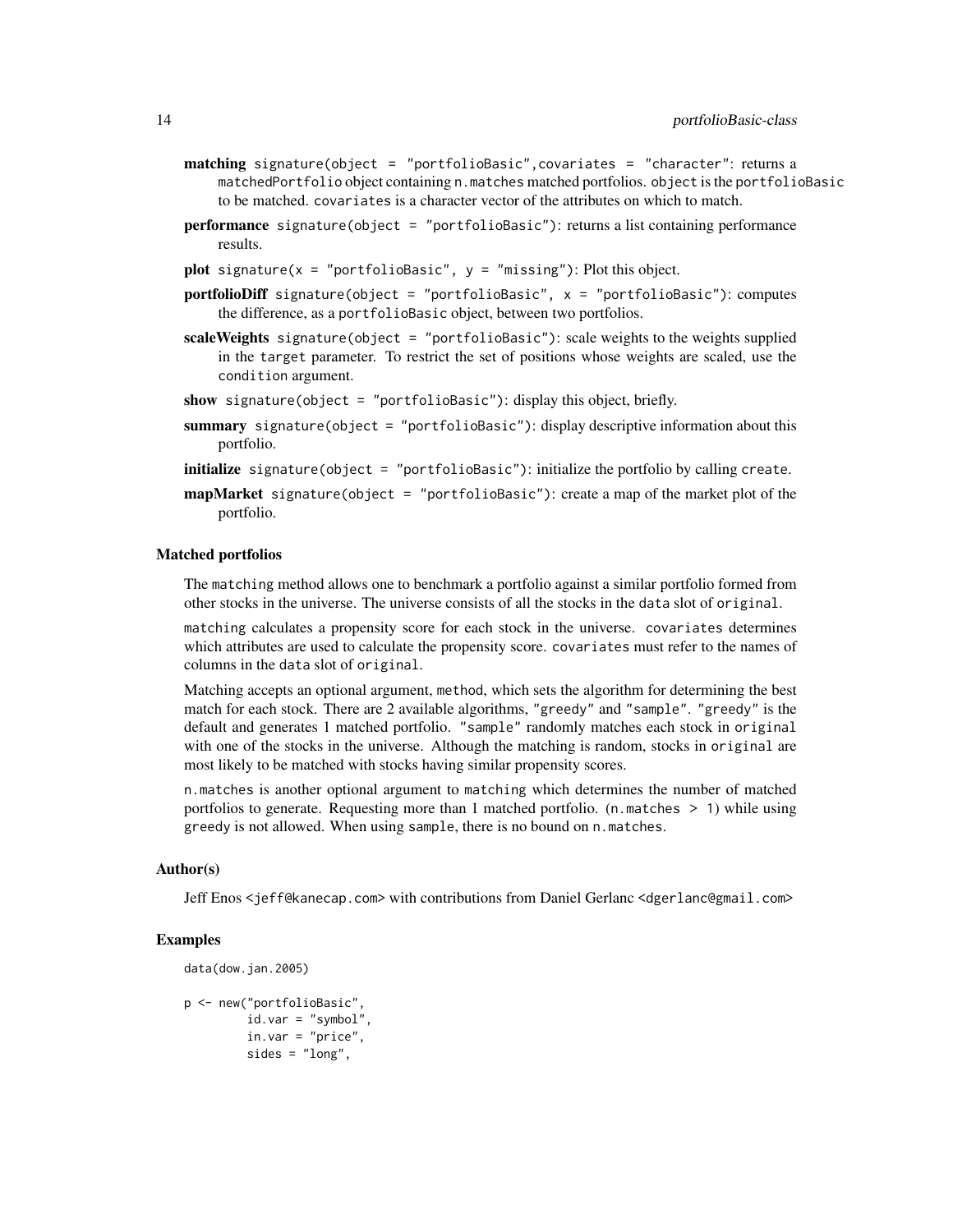```
ret.var = "month.ret",
         data = down.join.2005)summary(p)
exposure(p, exp-var = c("price", "sector"))performance(p)
contribution(p, contrib.var = c("cap.bil", "sector"))
p <- new("portfolioBasic",
         id.var = "symbol",
         in.var = "price",
         type = "linear",
         sides = c("long", "short"),ret.var = "month.ret",
        data = down.join.2005)summary(p)
exposure(p, exp.var = c("price", "sector"))
performance(p)
contribution(p, contrib.var = c("cap.bil", "sector")
```
<span id="page-14-1"></span>tradelist-class *Class "tradelist"*

#### Description

Note: This class is a rough first pass and will change drastically in future releases.

An object of the class "tradelist" containing a data frame of trades and a data frame of supplementary information.

#### Objects from the Class

Objects can be created by calls of the form new("tradelist", orig, target, ...).

#### **Slots**

type: Object of class "character" specifying the type of the tradelist. Must be "all" or "ranks".

- id.var: Object of class "character" containing the name of the column in the data slot to be used as a unique identifier.
- price.var: Object of class "character" specifying the column in the data slot to be used as the reference price. Defaults to price.usd.
- candidates: Object of class "data.frame" containing one row for each candidate trade.
- ranks: Object of class "data.frame" where candidate trades have been interleaved by trade type (B,S,X,C) and assigned a unique rank, "rank.t".
- chunks: Object of class "data.frame" that contains one row for each chunk, a smaller portion of an order.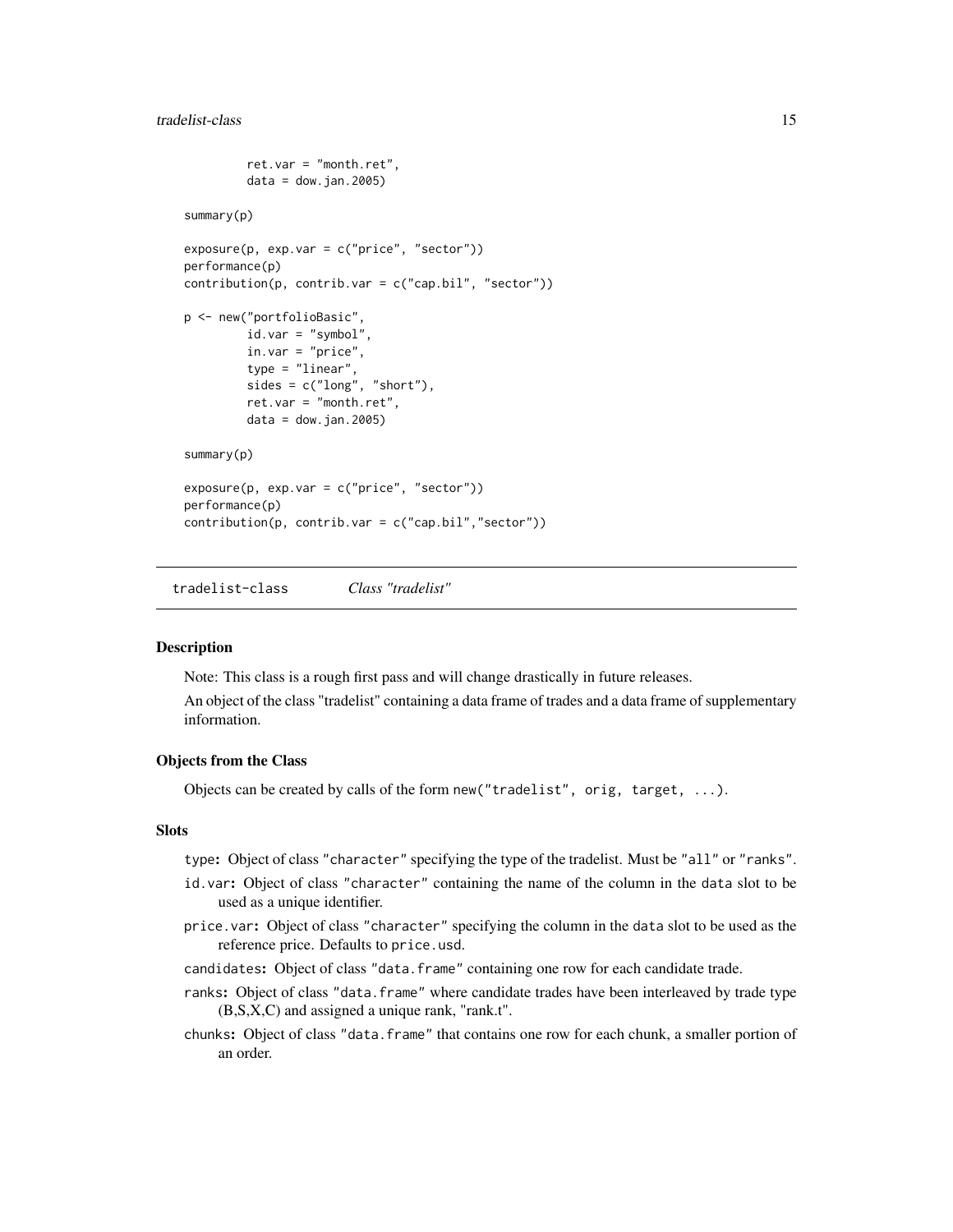- swaps: Object of class "data.frame" where buys and sells have been matched with other shorts and covers of similar market value and desirability.
- swaps.actual: Object of class "data.frame" where the least desirable chunks that would exceed if "turnover" if ordered have been removed.
- actual: Object of class "data.frame" where the chunks have been rolled up into one row/order per security.
- final: Object of class "trades" containing the most basic information on the set of trades in the tradelist.
- chunks.actual: Object of class "data.frame" where "swaps" have been turned back into chunks and each chunk has its own row.
- sorts: Object of class "optionalList" which may be interpreted as a list of key-value pairs. The key is the name of the sort and must exist as a column in the "data" slot. The numeric value expresses the relative weight of the sort.
- rank.sorts: Object of class "list", where the names of the elements are the names of the sorts defined in the "sorts" list and the elements are data frames, each of which contains a ranking of the candidate trades created by applying an individual sort.
- regions: Object of class "character"
- chunk.usd: Object of class "numeric" that expresses the minimum unsigned market value in US dollars of a chunk. Defaults to \\$10,000.
- trade.usd.min: Object of class "numeric" that expresses the minimum unsigned market value a trade must have in order to be placed. Trades of lower market value are removed from the "candidates" data.frame and appended to the "restricted" data frame.
- restrictions: Object of class "data.frame" with 1 row for each trade and three columns, "id", "type", and "reason". "id" uniquely identifies the trade, "type" accepts a value of B, S, C, or X (buy, sell, cover, or short), expressing the type of trade that is prohibited, and "reason" is a label expressing why the restriction exists.
- restricted: Object of class "data.frame" that contains one row for every trade for which a restriction exists
- to.equity: Object of class "logical" expressing whether or not the algorithm should trade towards the value of target.equity
- turnover: Object of class "numeric" that expresses the maximum unsigned market value of all trades effected in one session.
- tca: Object of class "character" expressing whether or not to use trade cost adjustment.
- rank.gain.min: Object of class "numeric" specifying the minimum amount of difference between two trades' rank required in order for the pair to be considered as a swap.
- target.equity: Object of class "numeric" expressing the unsigned market value of the target portfolio.
- mv.long.orig: Object of class "numeric" The market value of the long side of the original portfolio.
- mv.short.orig: Object of class "numeric" The unsigned market value of the short side of the original portfolio
- unrestricted: Object of class "logical" specifying whether any restrictions should be applied, including checks for price and volume.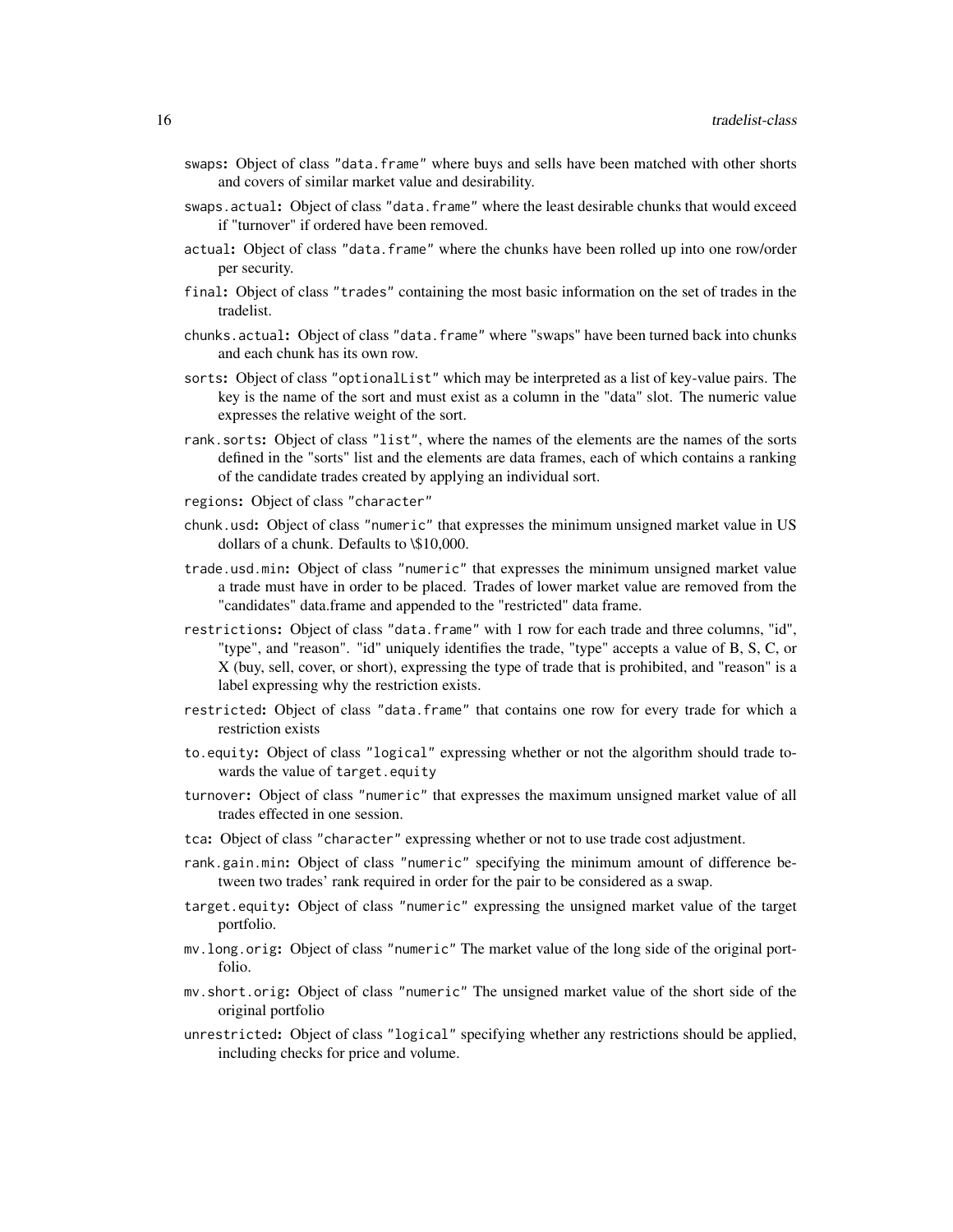- data: Object of class "data.frame" containing supplementary information about the "tradelist". Must contain an "id" column, a "price.usd" column, a "volume" column, and a column named after each element listed in "sorts".
- verbose: Object of class "logical" controlling whether methods on this object should be verbose. Defaults to FALSE.

#### Methods

- actualCols signature(object = "tradelist"): Returns a vector with the following elements: "id", "side", "shares", "mv", names(object@sorts), and "rank.t"
- calcActual signature(object = "tradelist"): Rolls up the chunks calculated in calcChunksActual into single orders and stores the result as a data frame in the "actual" slot.
- calcCandidates signature(object = "tradelist", orig = "portfolio", target = "portfolio"): Builds a data frame of candidate trades with one row per trade by determining which positions have different numbers of shares in the original and target portfolios. Removes trades in the "restrictions" data frame, trades with a market value below "trade.usd.min", and trades that would cause a side change in one session, and appends these trades to the "restricted data frame."
- calcChunksActual signature(object = "tradelist"): Turns the swaps calculated in calcSwapsActual back into chunks and stores the results in a data frame in the "actual.chunks" slot.
- calcChunks signature(object = "tradelist"): Examines the data frame stored in the "ranks" slot, breaks the candidate trades into chunks of size "chunk.usd" or smaller, and stores the results in the "chunks" slot
- calcSwapsActual signature(object = "tradelist"): Examines the data frame stored in the "swaps" slot and removes swaps, which had they been processed as orders, would have exceeded the specified "turnover" of the tradelist. Stores the results as a data frame in the "swaps.actual" slot.
- calcSwaps signature(object = "tradelist"): Using the "chunks" data frame created by the calcChunks method, pairs attractive chunks with other attractive chunks of similar market value and stores the results as a data frame in the swaps slot.
- calcRanks signature(object = "tradelist"): Using information from the candidates data frame, interleaves the trades and calculates an absolute rank for each trade, "rank.t". Stores the results in the ranks slot
- candidatesCols signature(object = "tradelist"): Returns a vector of class character containing the following elements: "id", "orig", "target", "side", "shares", "mv"
- chunksCols signature(object = "tradelist"): Returns a vector of class character containing the following elements: rankCols(object), "tca.rank", "chunk.shares", "chunk.mv", "chunk".
- dummyChunks signature(object = "tradelist"): Creates a data frame of dummy chunks for a given side and dollar amount (total.usd). The supplied dollar amount, together with the tradelist object's chunk size, determines the number of rows in the resulting data frame.
- initialize signature(.Object = "tradelist"): Transparently calls calcCandidates, calcRanks, calcChunks, calcSwaps, calcSwapsActual, calcChunksActual, calcActual to construct the tradelist object.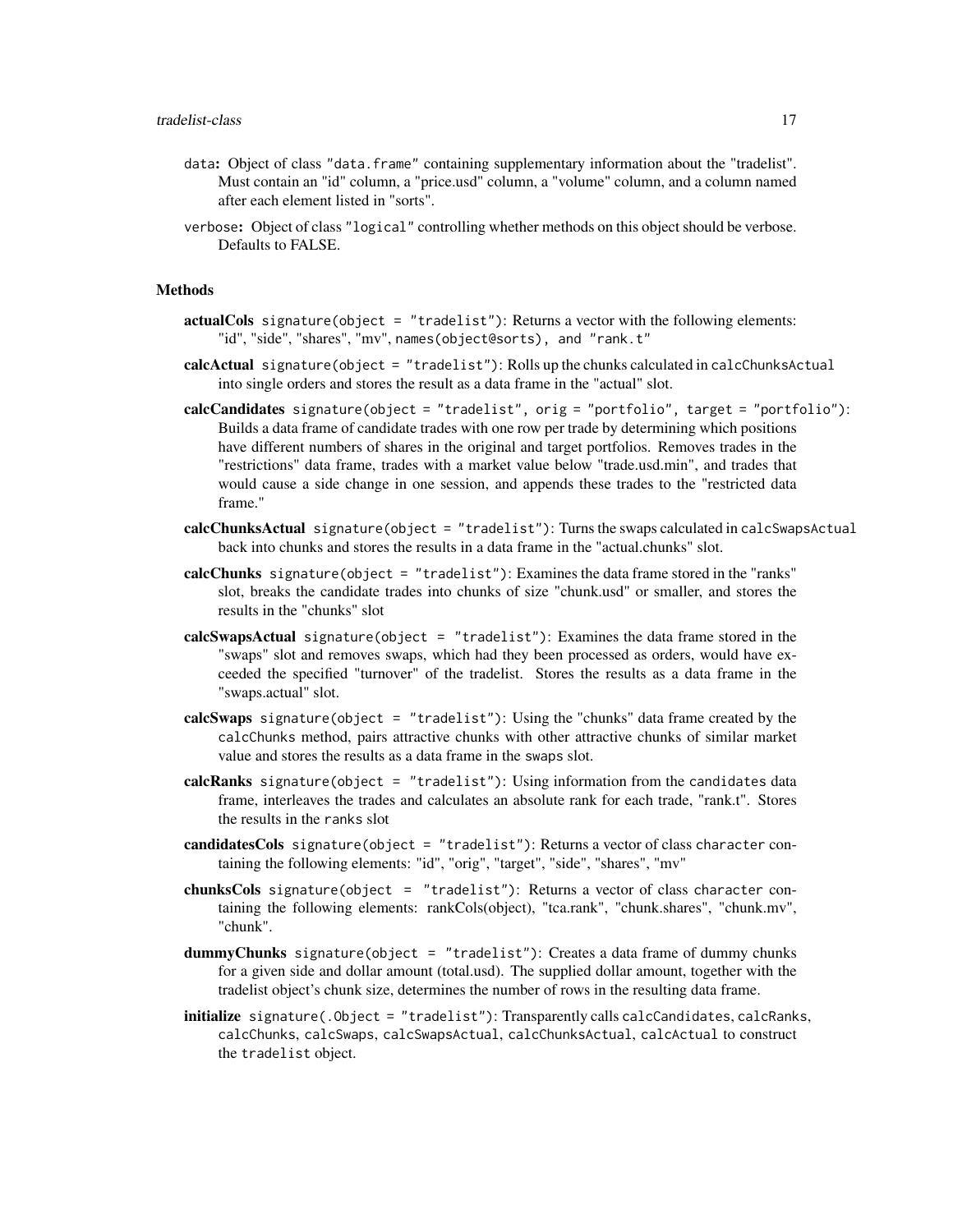- <span id="page-17-0"></span>ranksCols signature(object = "tradelist"): Returns a vector of class character containing the following elements: "id", "orig", "target", "side", "shares", "mv", names(object@sorts), "rank.t"
- restrictedCols signature(object = "tradelist"): Returns a vector of class character containing the following elements: candidatesCols(object), "reason".
- securityInfo signature(object = "tradelist", id = "character"): Returns detailed information regarding a security in the tradelist.
- show signature(object = "tradelist"): Prints a detailed summary of tradelist attributes.
- trimSide signature(object = "tradelist"): If the market value of the side passed as the "side" parameter to this function is is greater than market value of the side as specified by the "value" parameter, excises the least desirable trades on that side until the the market value of that side is less than value. Returns a copy of the data frame stored in the "actual" slot with the trades that meet the forementioned conditions removed.

#### Author(s)

Daniel Gerlanc <daniel@gerlanc.com>

trades-class *Class "trades"*

#### **Description**

An object of the class "trades" contains a data frame with columns "id", "side", and "shares" describing a simple list of trades to be performed.

#### Objects from the Class

Objects can be created by calls of the form new("trades", ...).

#### Slots

trades: Object of class "data.frame" with columns "id", "side", and "shares".

#### Methods

No methods defined with class "trades" in the signature.

#### Author(s)

Kyle Campbell and Daniel Gerlanc

#### See Also

[tradelist-class](#page-14-1)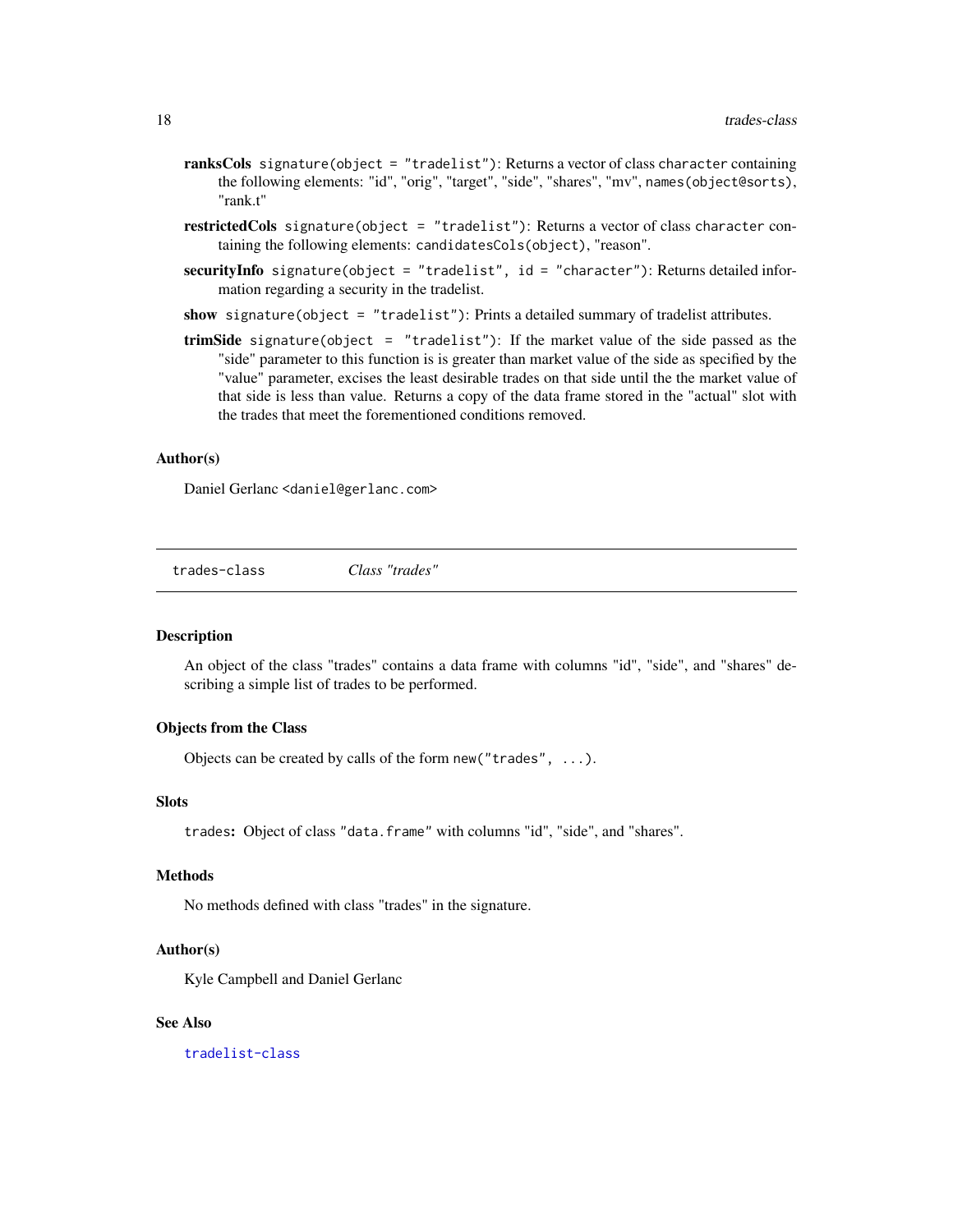#### <span id="page-18-0"></span>weight the contract of the contract of the contract of the contract of the contract of the contract of the contract of the contract of the contract of the contract of the contract of the contract of the contract of the con

### Examples

```
df <- data.frame(id = c(1,2,3), side = c("B","X","C"), shares = c(10,20,30))
```

```
t <- new("trades", trades = df)
```
weight *Calculate Position Weights*

### Description

Compute position weights of various types from an input variable.

#### Usage

weight(x, in.var, type, size, sides, weight.var = NULL, verbose = FALSE)

#### Arguments

| $\mathsf{x}$ | A data frame containing the columns in var and weight var (if necessary).                                                                                                              |
|--------------|----------------------------------------------------------------------------------------------------------------------------------------------------------------------------------------|
| in.var       | Character vector specifying the column in x that contains a ranking from which<br>weights can be computed.                                                                             |
| type         | Character vector specifying the method to use for weight creation. Can be one of<br>c("relative", "equal", "linear", "sigmoid", "centroid", "complex").                                |
| size         | Character or numeric vector specifying the number of desired non-na weights<br>$"$ +<br>per side in the result. Can either be a positive number or one of "all", "decile", "quintile", |
| sides        | Character vector specifying the sides for which to create weights. May be any<br>nonempty subset of "long",<br>"short".                                                                |
| weight.var   | Numeric vector containing specifying the column in x that contains weight over-<br>rides. Overrides are applied after weights have been computed. Defaults to<br>NULL.                 |
| verbose      | Be verbose. Defaults to FALSE.                                                                                                                                                         |

#### Value

A numeric vector of weights the same length as x.

#### Author(s)

Jeff Enos <jeff@kanecap.com>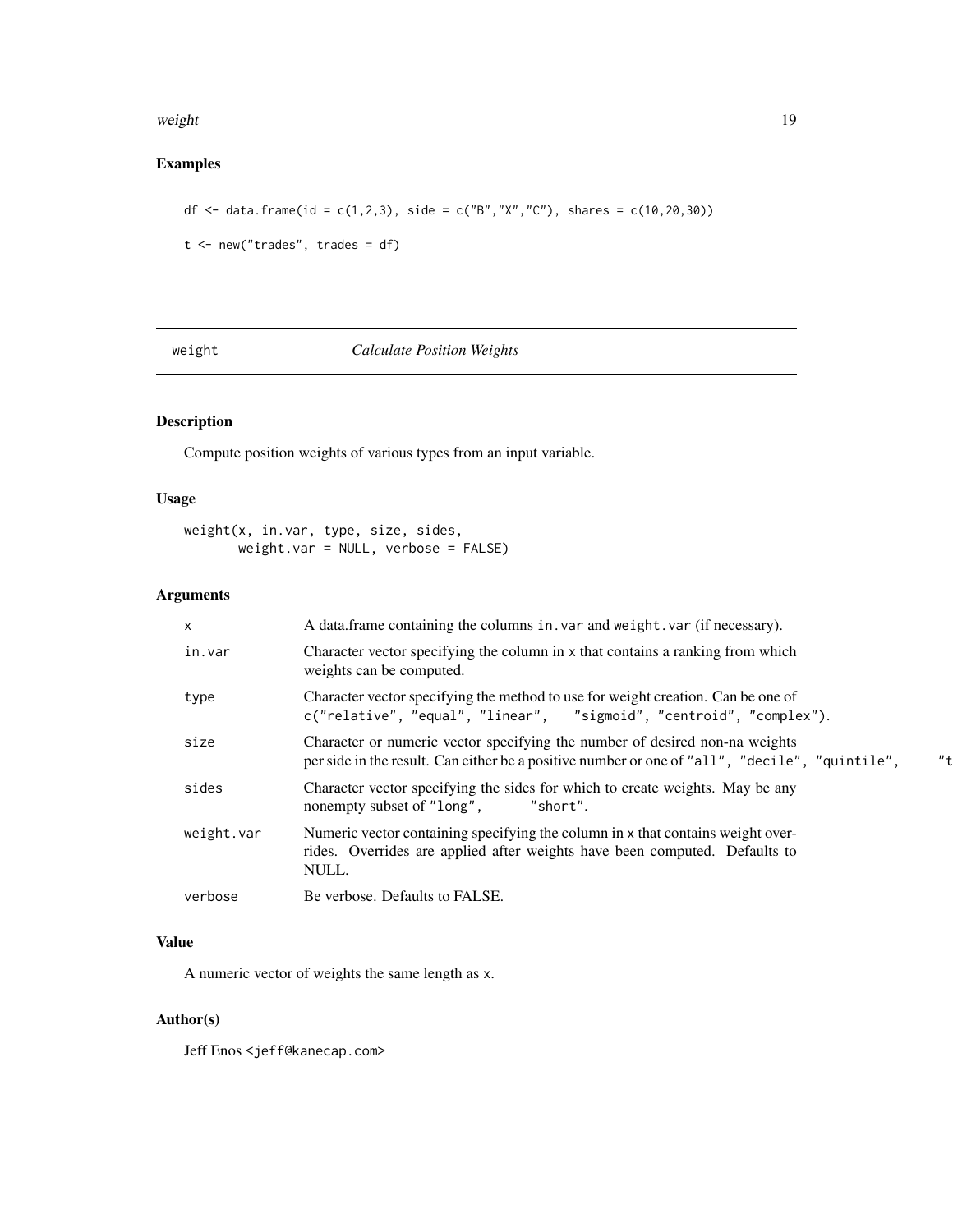#### Examples

```
data \leq data.frame(in.var = 1:50, weight.var = NA)
data$in.var <- as.numeric(data$in.var)
weight(data, in.var = "in.var", type = "linear", size = "quintile",
       sides = c("long", "short"))
data$weight.var[25] <- -0.05
weight(data, in.var = "in.var", type = "linear", size = "quintile",
       sides = c("long", "short"), weight.var = "weight.var")
```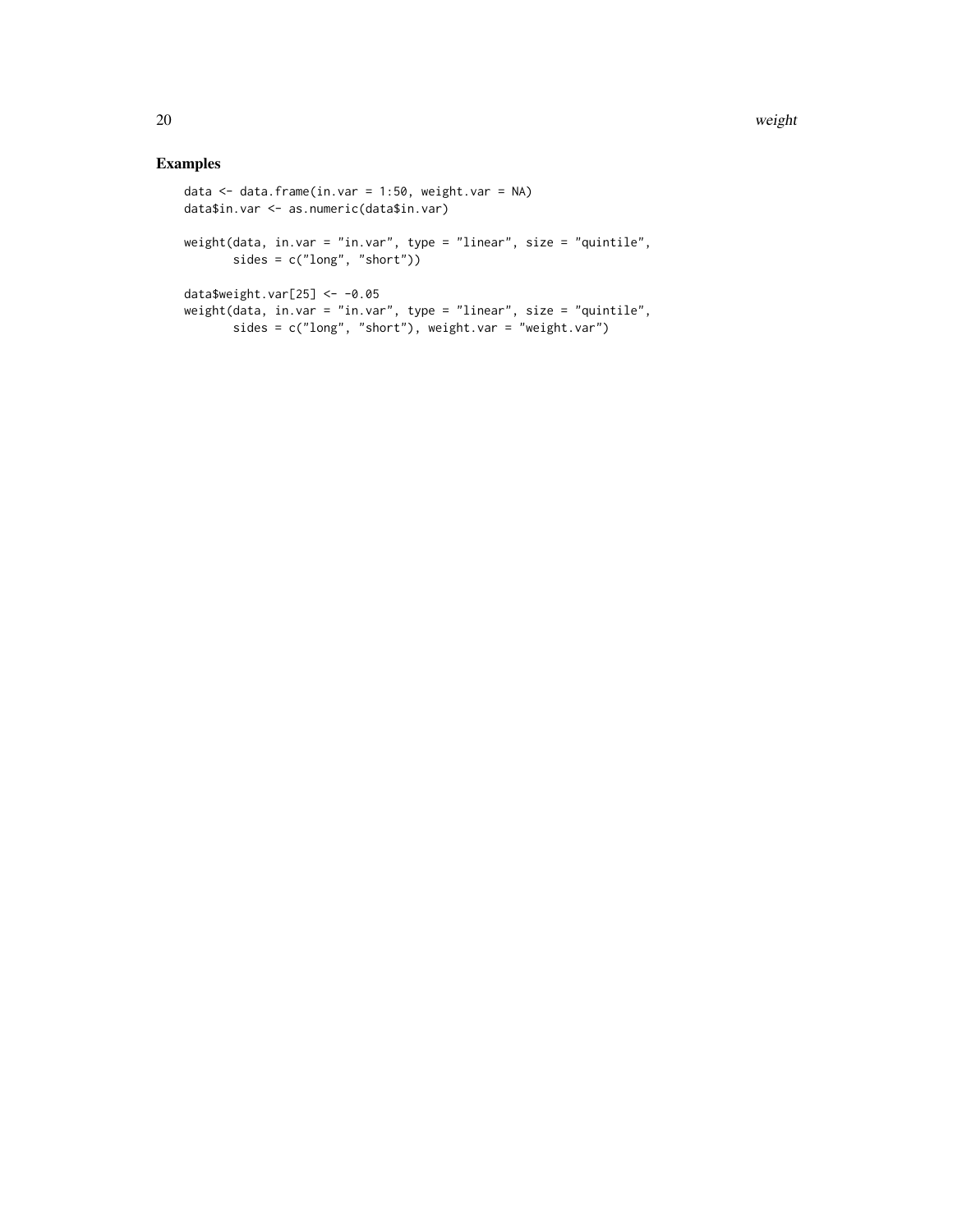# <span id="page-20-0"></span>**Index**

∗Topic classes contribution-class, [4](#page-3-0) exposure-class, [5](#page-4-0) matchedPortfolio-class, [8](#page-7-0) matchedPortfolioCollection-class, [9](#page-8-0) performance-class, [10](#page-9-0) portfolio-class, [10](#page-9-0) portfolioBasic-class, [12](#page-11-0) tradelist-class, [15](#page-14-0) trades-class, [18](#page-17-0) ∗Topic datasets assay, [3](#page-2-0) dow.jan.2005, [5](#page-4-0) global.2004, [6](#page-5-0) ∗Topic file map.market, [7](#page-6-0) weight, [19](#page-18-0) ∗Topic package portfolio-package, [2](#page-1-0) +,portfolio,portfolio-method *(*portfolio-class*)*, [10](#page-9-0) +,portfolioBasic,portfolioBasic-method *(*portfolioBasic-class*)*, [12](#page-11-0)

```
actualCols,tradelist-method
     (tradelist-class), 15
all.equal,portfolio,portfolio-method
     (portfolio-class), 10
4
     (portfolioBasic-class), 12
assay, 3
```

```
balance (portfolioBasic-class), 12
balance,portfolioBasic,character-method
        (portfolioBasic-class), 12
```
calcActual, tradelist-method *(*tradelist-class*)*, [15](#page-14-0) calcCandidates,tradelist,portfolio,portfolio-method *(*tradelist-class*)*, [15](#page-14-0) calcChunks,tradelist-method *(*tradelist-class*)*, [15](#page-14-0) calcChunksActual,tradelist-method *(*tradelist-class*)*, [15](#page-14-0) calcRanks,tradelist-method *(*tradelist-class*)*, [15](#page-14-0) calcShares *(*portfolio-class*)*, [10](#page-9-0) calcShares,portfolio-method *(*portfolio-class*)*, [10](#page-9-0) calcSwaps,tradelist-method *(*tradelist-class*)*, [15](#page-14-0) calcSwapsActual,tradelist-method *(*tradelist-class*)*, [15](#page-14-0) calcWeights *(*portfolio-class*)*, [10](#page-9-0) calcWeights,portfolio-method *(*portfolio-class*)*, [10](#page-9-0) candidatesCols,tradelist-method *(*tradelist-class*)*, [15](#page-14-0) chunksCols,tradelist-method *(*tradelist-class*)*, [15](#page-14-0) contribution *(*portfolioBasic-class*)*, [12](#page-11-0) contribution,matchedPortfolio,character-method *(*matchedPortfolio-class*)*, [8](#page-7-0) contribution,portfolio,character-method *(*portfolio-class*)*, [10](#page-9-0) contribution,portfolioBasic,character-method *(*portfolioBasic-class*)*, [12](#page-11-0) create *(*portfolioBasic-class*)*, [12](#page-11-0) create,portfolio-method *(*portfolio-class*)*, [10](#page-9-0) create,portfolioBasic-method *(*portfolioBasic-class*)*, [12](#page-11-0)

dow.jan.2005, [5](#page-4-0) dummyChunks, tradelist-method *(*tradelist-class*)*, [15](#page-14-0)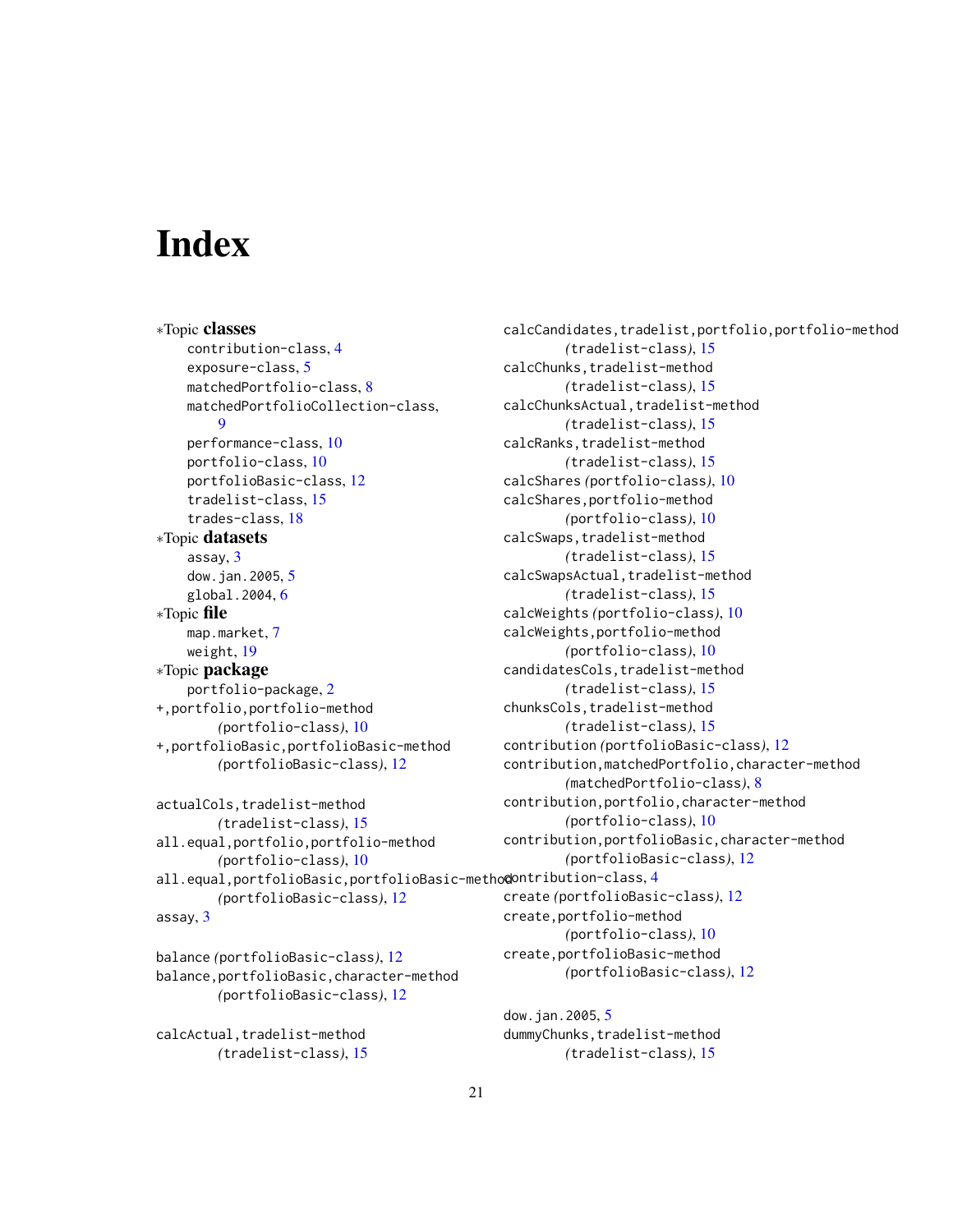#### 22 INDEX

expandData *(*portfolio-class*)*, [10](#page-9-0) expandData,portfolio-method *(*portfolio-class*)*, [10](#page-9-0) expose *(*portfolio-class*)*, [10](#page-9-0) expose,portfolio,trades-method *(*portfolio-class*)*, [10](#page-9-0) exposure *(*portfolioBasic-class*)*, [12](#page-11-0) exposure,matchedPortfolio,character-method *(*matchedPortfolio-class*)*, [8](#page-7-0) exposure,portfolioBasic,character-method *(*portfolioBasic-class*)*, [12](#page-11-0) exposure-class, [5](#page-4-0)

getYahooData *(*portfolio-class*)*, [10](#page-9-0) getYahooData,portfolio,character-method *(*portfolio-class*)*, [10](#page-9-0) global.2004, [6](#page-5-0)

initialize,performance-method *(*performance-class*)*, [10](#page-9-0) initialize,portfolio-method *(*portfolio-class*)*, [10](#page-9-0) initialize,portfolioBasic-method *(*portfolioBasic-class*)*, [12](#page-11-0) initialize,tradelist-method *(*tradelist-class*)*, [15](#page-14-0)

```
map.market, 7
mapMarket (portfolioBasic-class), 12
mapMarket,portfolioBasic-method
        (portfolioBasic-class), 12
matchedPortfolio-class, 8
matchedPortfolioCollection-class, 9
matching (portfolioBasic-class), 12
matching, data.frame-method
        (matchedPortfolioCollection-class),
        \Omegamatching,portfolioBasic-method
        (portfolioBasic-class), 12
```
performance *(*portfolioBasic-class*)*, [12](#page-11-0) performance,matchedPortfolio-method *(*matchedPortfolio-class*)*, [8](#page-7-0) performance,portfolio-method *(*portfolio-class*)*, [10](#page-9-0) performance,portfolioBasic-method *(*portfolioBasic-class*)*, [12](#page-11-0) performance-class, [10](#page-9-0) plot,contribution,missing-method *(*contribution-class*)*, [4](#page-3-0)

plot,exposure,missing-method *(*exposure-class*)*, [5](#page-4-0) plot,matchedPortfolio,missing-method *(*matchedPortfolio-class*)*, [8](#page-7-0) plot,matchedPortfolioCollection,missing-method *(*matchedPortfolioCollection-class*)*, [9](#page-8-0) plot,performance,missing-method *(*performance-class*)*, [10](#page-9-0) plot,portfolioBasic,missing-method *(*portfolioBasic-class*)*, [12](#page-11-0) portfolio *(*portfolio-package*)*, [2](#page-1-0) portfolio-class, [10](#page-9-0) portfolio-package, [2](#page-1-0) portfolioBasic-class, [12](#page-11-0) portfolioBasicOrNull-class *(*portfolioBasic-class*)*, [12](#page-11-0) portfolioDiff *(*portfolioBasic-class*)*, [12](#page-11-0) portfolioDiff,portfolio,portfolio-method *(*portfolio-class*)*, [10](#page-9-0) portfolioDiff,portfolioBasic,portfolioBasic-method *(*portfolioBasic-class*)*, [12](#page-11-0) portfolioOrNull-class *(*portfolio-class*)*, [10](#page-9-0)

ranksCols,tradelist-method *(*tradelist-class*)*, [15](#page-14-0) restrictedCols,tradelist-method *(*tradelist-class*)*, [15](#page-14-0)

scaleWeights *(*portfolioBasic-class*)*, [12](#page-11-0) scaleWeights,portfolioBasic-method *(*portfolioBasic-class*)*, [12](#page-11-0) securityInfo *(*portfolio-class*)*, [10](#page-9-0) securityInfo,portfolio,character-method *(*portfolio-class*)*, [10](#page-9-0) securityInfo, tradelist, character-method *(*tradelist-class*)*, [15](#page-14-0) show,contribution-method *(*contribution-class*)*, [4](#page-3-0) show,exposure-method *(*exposure-class*)*, [5](#page-4-0) show,matchedPortfolio-method *(*matchedPortfolio-class*)*, [8](#page-7-0) show,performance-method *(*performance-class*)*, [10](#page-9-0) show,portfolioBasic-method *(*portfolioBasic-class*)*, [12](#page-11-0) show,tradelist-method *(*tradelist-class*)*, [15](#page-14-0)